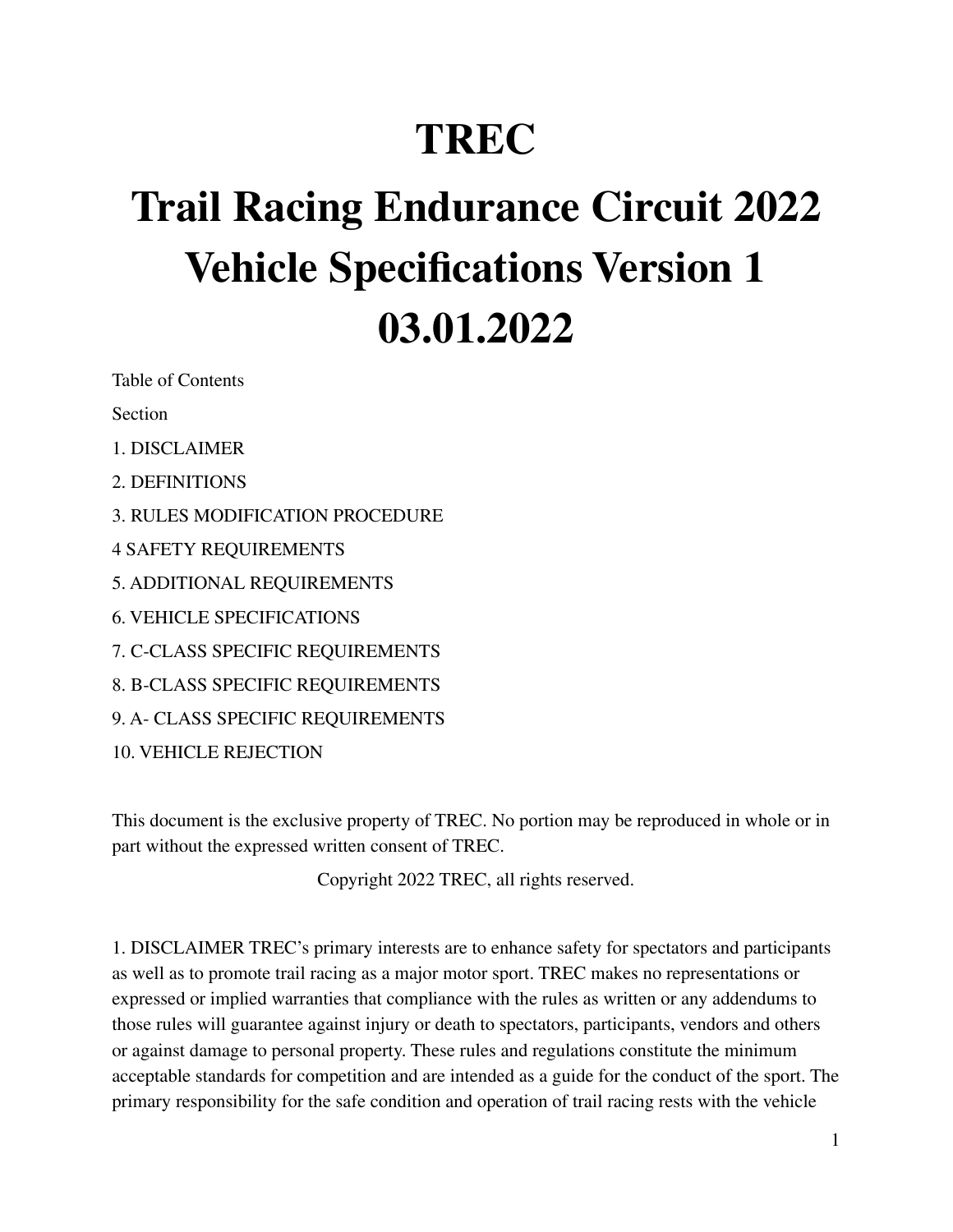owner, driver, and navigator. Think safety first.

In consideration of being permitted to participate in any event sponsored, promoted, sanctioned or directed by Trail Racing Endurance Circuit (TREC), the competitor for himself/herself, his/her personal representatives, heirs and next of kin, hereby releases TREC, and their respective officers, directors, promoters, sponsors, employees, agents and volunteers ("releases") of all liability to the competitor, whether caused by negligent act or omission of releases or otherwise while the competitor is for any purpose participating in such event. It is fully understood by each of the competitors that there is some inherent risk associated with this event, including damage to vehicles and to the individual.

In addition, the competitor agrees to indemnify and hold harmless the releases from any loss, liability, damage, or cost they incur due to such participation by the competitor, whether caused by releases' negligence or otherwise. The competitor agrees to assume full responsibility and risk for bodily injury, death, or property damage from releases' negligence or otherwise, while the competitor is participating in this event.

TREC DOES NOT PROVIDE ANY FORM OF INSURANCE FOR COMPETITORS AND TREC URGES COMPETITORS NOT TO COMPETE WITHOUT IT. MEDICAL INSURANCE IS THE SOLE RESPONSIBILITY OF THE COMPETITOR.

Each competitor acknowledges and represents the following while competing:

1. That he or she has read the foregoing release and waiver of liability and indemnity agreement.

2. That he or she will at all times, while riding in a vehicle participating in an event, wear his or her respective seat and shoulder belts, eye protection , helmet, fire suite and protective safety gear correctly.

3. The owner/driver certifies that he or she has inspected this vehicle and that the same certifies it to be in good mechanical condition and AT MINIMUM adheres to all TREC rules.

4. The owner/driver has informed himself/herself about the event, either by prior participation or by investigation into the event.

5. The driver or any other person(s) in a vehicle participating in any TREC event may choose to cease racing at any time, therefore assuming all risk and liability, as indicated above. Although safety generally is everyone's concern and certainly the highest priority of TREC, the final responsibility rests on the competitors.

Competitors can, at any time, choose to not race or cease racing at any time or area they feel uncomfortable or unsafe.

TREC approved Helmets must be worn at all times while driving in a competition vehicle on the course.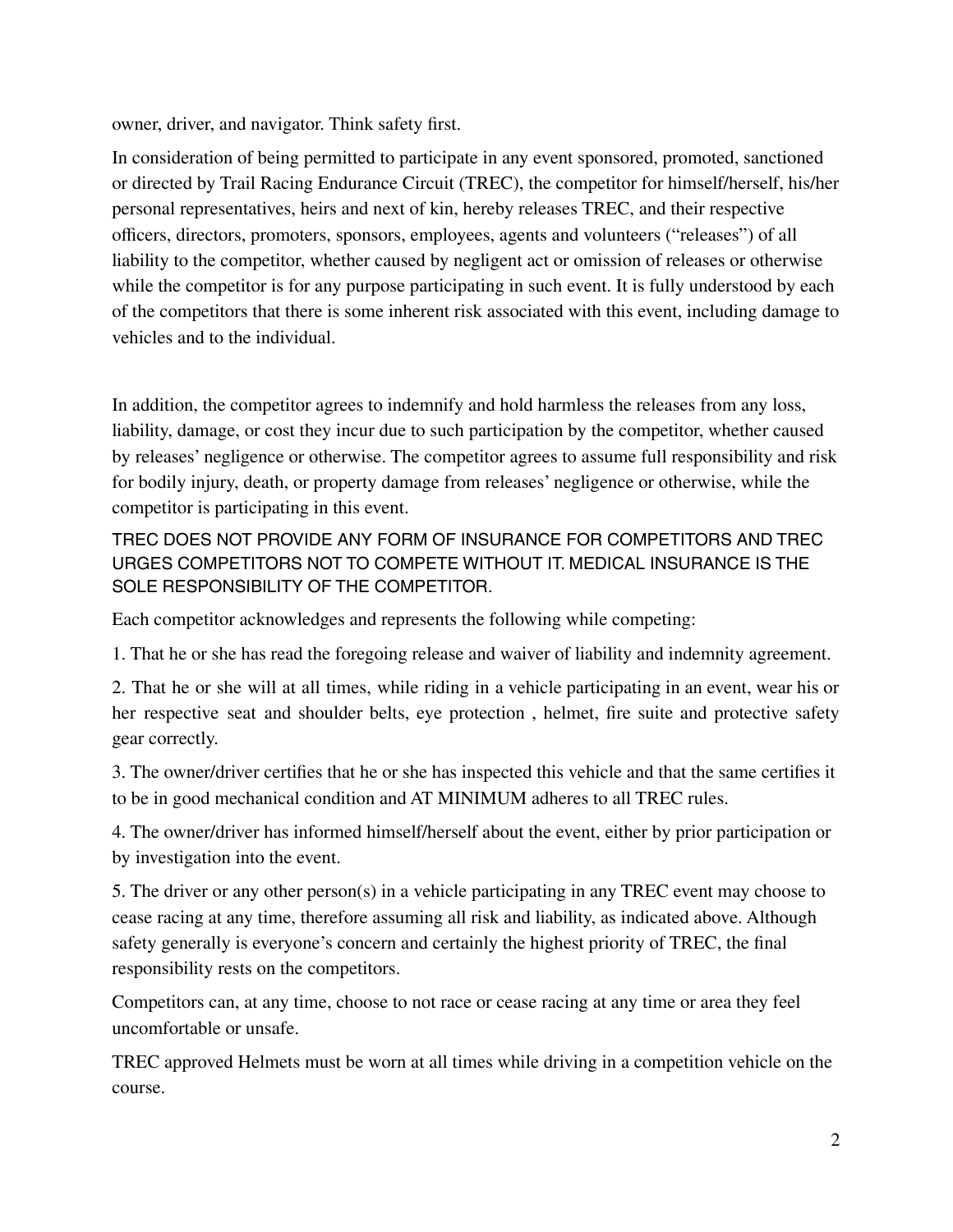#### **All safety requirements and rules must be followed at all times.**

#### **2. DEFINITIONS**

2.1 Classes. TREC categorizes vehicles into the following classes:

2.1.1 Class A. Class A is intended for the most progressive four wheel drive vehicles in use today. Restrictions on this class are intended to keep vehicles of automotive type and design.

2.1.2 Class B. Class B is intended to be a modified class and resemble OEM four wheel drive vehicles. Restrictions on this class are intended to keep the vehicles to two seat, front engine, stock frame and stock body.

2.1.3 Class C. Class C is intended to resemble and keep vehicles as close to stock as possible and still be safe to race

2.1.4 Exhibition. Any vehicle not meeting the restrictions outlined in the Class A, B or C will be considered by TREC for inclusion in an exhibition-only class that is not included in event or series points, purses or trophies. Exhibition class competitors must adhere to all safety and scoring rules.

2.2 Competitor. Driver and/or navigator and/or alternate navigator signed up to compete in an event. A subset of the team.

2.3 Competitive Advantage. Increasing the probability of winning a competition through an item, items, or actions.

2.4 Custom. Items which are produced for specific applications in limited quantities.

2.5 Driver. The person on the team who controls the vehicle while riding in it.

2.6 Event. For all intents and purposes, the event begins when a team arrives on-site for sign-in and ends when the team departs and includes any activities taking place in between.

2.7 OEM (Original Equipment Manufacturer). The same as what would have been installed on a vehicle from the factory.

2.8 Readily Available. Items which are mass produced by commercial means and available for purchase through any conventional distribution channel including the Internet, catalogs, stores, manufacturer sales programs, and shops.

2.10 Team. The team is considered the driver, navigator, alternate navigator, owner, and all support personnel.

2.11 TREC. Trail Racing Endurance Circuit.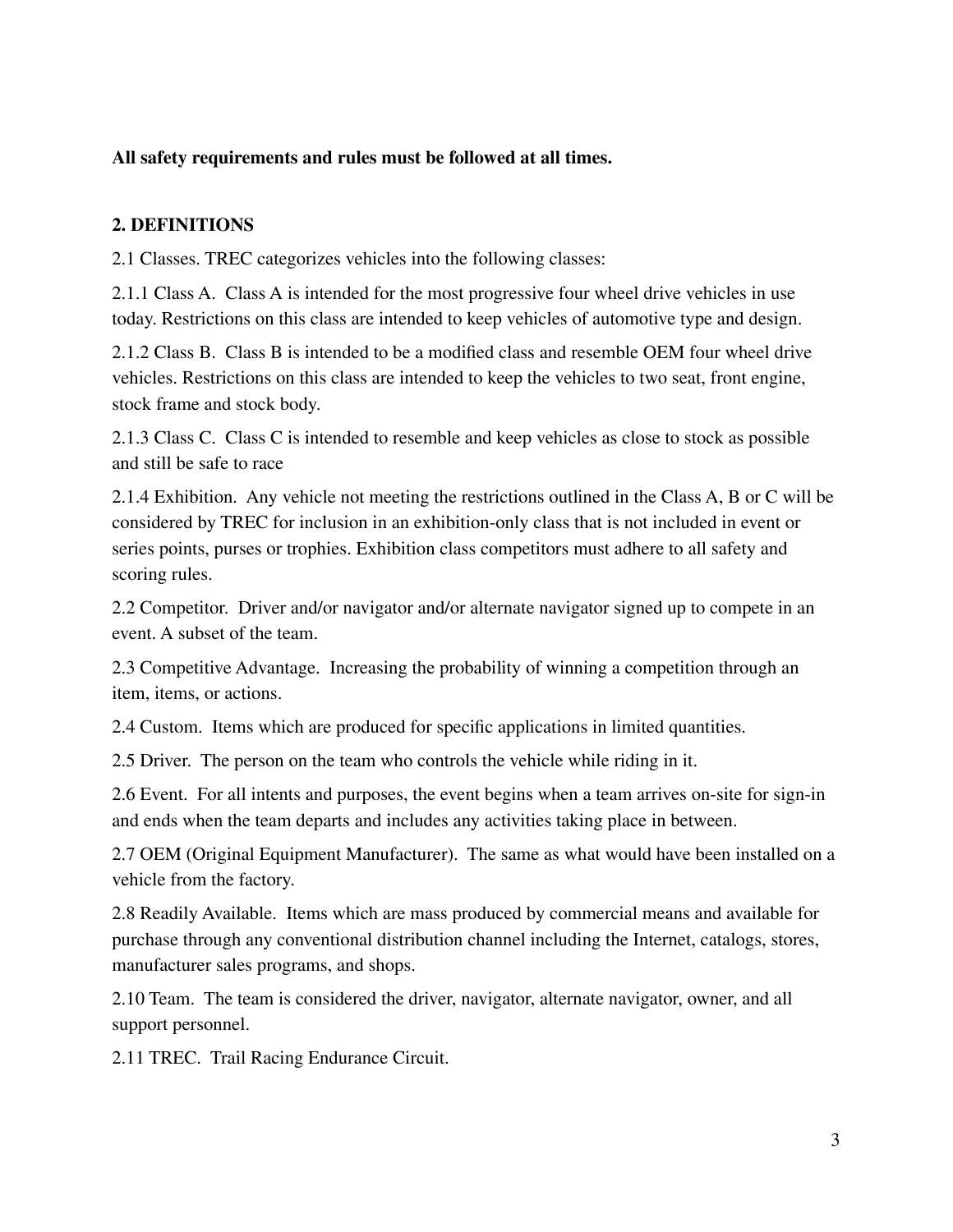**3 RULE MODIFICATION PROCEDURE.** TREC reserves the right to modify specifications for legal, safety, environmental issues or for any other reason at any time.

3.1 Current competitors in any TREC series may submit rule modification suggestions at any time. Rule change suggestions should be submitted in writing via email to a designated race organizer.

3.2 Suggestions must include the racers name, address, phone, and competitor number. Suggestions should be brief and include a reference to the existing rule number that should be changed, or a reference to the portion of the rules that need to be added to.

3.3 All rule suggestions are reviewed by an appointed rules committee that will determine the merits of any and all suggestions. The rules committee will also gather input from the competitor roundtable when it is warranted.

3.4 The rules committee presents rule changes to TREC on an ongoing basis.

3.5 TREC has final and absolute control over any and all rule changes.

3.6 Changes.One or more of the following ways will notify active racers of any rule change in advance of an event.

3.7 Notification will be given thirty days prior to an event for vehicle specification changes. Changes regarding safety or course rules can be made at any time. Change announcements may be announced via any or all of the following methods: Email, The Website, Drivers meeting, Social media.

# **4. SAFETY EQUIPMENT**

4.1 Fire suits are mandatory for all vehicles in all classes. Suits must cover from the neck to the ankles and to the wrists. The suits must not have any holes, rips,or, nor be worn thin. Suits must also be free from any petroleum-based contaminants. All suits must be made from fire-resistant material with the manufacturer's fire resistant rating label attached. A minimum of a two-layer fire suit, fire resistant gloves and footwear are very highly recommended. TREC highly recommends that each fire suit be labeled on the upper right chest with the wearer's full name, blood type, allergies, and any other important medical information. Do we

4.2 Helmets must be approved by, and bear the sticker of, one of the following: Snell M2000/SA2000/M2005/SA2005 DOT/ECE22-05/BSI or . Primary helmet fastening must be by means of straps using a D-ring buckle. No snaps orVelcro will be permitted as the primary means of securing the helmet. Snaps or Velcro may be present as a means of securing the loose ends of the helmet's straps. The interior and exterior of the helmet must be free from defects (i.e., the padding must be in good condition and the exterior of the helmet must not be damaged). TREC strongly recommends that entrants use helmets specifically designed for motor racing.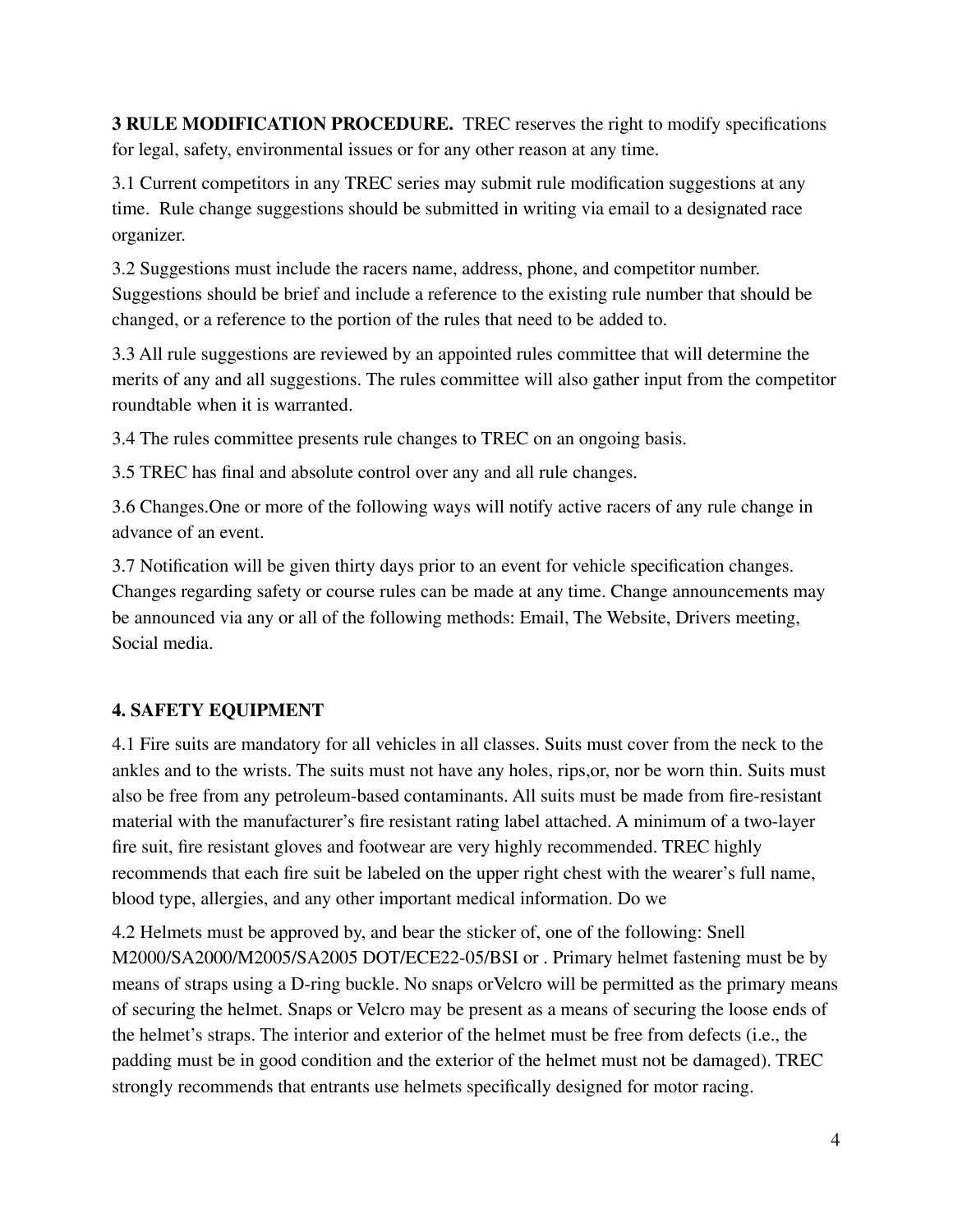4.3 Shatter resistant eye protection is required for all competitors in a TREC event.

4.4 Neck braces are highly recommended for all competitors. Neck braces should provide adequate support and have a fire-resistant covering in good or like-new condition. It is highly recommended that a neck brace made by a recognized manufacturer be worn.

# **5. ADDITIONAL REQUIREMENTS**

# 5.1 CATASTROPHIC FAILURE

5.1.1 If catastrophic failure is experienced during an event on a hot course, it is important to move your vehicle as far off the marked course as possible.

5.1.2 Each team should carry in their race vehicle at all times a white strobe light that operates independently of the vehicle's electrical system (battery operated) and has a magnetic base.

5.1.3 In the event of catastrophic failure the competitor should place the white strobe light on the side of the vehicle from which traffic is approaching and keep it illuminated for the duration of the event.

# **6 VEHICLE REQUIREMENTS (all classes)**

6.1 All necessary or required equipment, gear, devices, safety equipment, and vehicle components, as described in the TREC Rulebook (including any special rules or supplementary regulations),must be in good and proper working condition at the time of technical inspection. Certain equipment and components must remain serviceable throughout the event, and if damaged during the event must be repaired or replaced before the vehicle may continue on course, as specified in the TREC Rulebook Technical Rules and Specifications.

# **6.2 SAFETY EQUIPMENT**

# 6.2.1 OCCUPANT RESTRAINT SYSTEMS

6.2.2 All vehicles must have a five-way, five-point H-style restraint system for each

occupant. Restraint systems must use a latch-and-link style quick-release buckle (push button buckles are not permitted). Restraints must incorporate a lap belt, anti- submarine strap, and shoulder straps.

6.2.3The restraint system shall consist of at least one 2" wide anti-submarine strap, one 2" wide lap belt and two 2" wide shoulder straps. Sternum straps and chest buckles may be used.

6.2.4 Belt/strap material shall be nylon or Dacron polyester. Restraint system must be in new or perfect condition with no cuts, frayed layers, chemical stains, or excessive dirt and must be in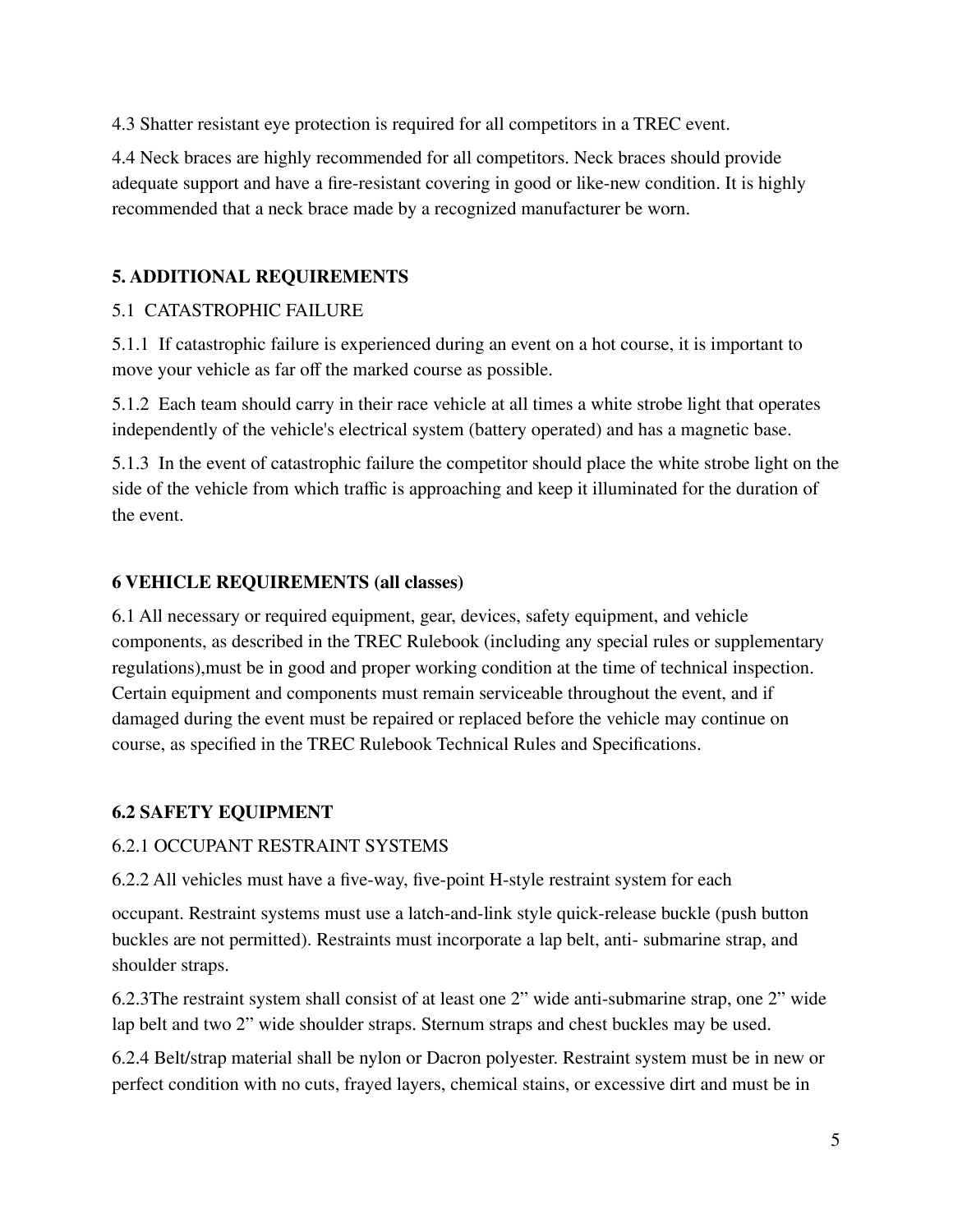flexible condition (i.e. material must not be stiff). All restraint systems must show the manufacturer's name and the month and year of manufacture.

6.2.5 All restraint systems should be replaced after three (3) years from the date of manufacture. It is highly recommended that all driver restraint systems be replaced after one year from the date of manufacture.

6.2.6 No portion of the restraint system may be altered in any fashion from the manufacturer's standard design.

6.2.7 No surplus restraint systems are permitted.

6.2.8 All restraint systems must be properly mounted in accordance with manufacturer's directions and recommendations. Bolt-in, wrap-around, and snap-in mounting styles are permitted.

6.2.9 In addition to conforming to the manufacturer's directions, restraint system installations must also conform to the following:

6.2.10 The restraint system must be mounted to structural members able to withstand the load the restraint system will place on them in a crash, without rupturing or failing.

6.2.11 Restraint must be matched to a properly constructed, fitted, and installed seat firmly mounted to the frame / chassis / roll-cage.

6.2.12 Restraint system must be used with a seat with the proper number of slots, in the proper locations, for the belts. Seats must not be modified to create belt slots.

6.2.13 All belts should be as short as possible to minimize the belt's stretch.

6.2.14 Belt routing must allow webbing to pull a straight line against an anchor point. Mounting brackets must be at an angle that is compatible with the direction of pull on the webbing.

6.2.15 Preferred anchor mount is a double-shear bracket.

6.2.16 Restraint systems must be mounted using high-quality hardware appropriate for the installation. 1/2" or 7/16" fine-thread Grade 8 bolts and Grade 8 deformed-thread locknuts (or better) are recommended.

6.2.17 Belts must not rub against any surface that will cause them to fray.

6.2.18 3-bar slides must be located as close as possible to the anchor plate, or if the belt is wrap-around style, to the bar around which they wrap.

6.2.19 Belts using non-sewn anchor plates must be wrapped back a fourth time through the 3-bar slide.

6.2.20 Wrap-around style mounting should be confined to shoulder belt installation and must include some method to prevent lateral movement of the belts.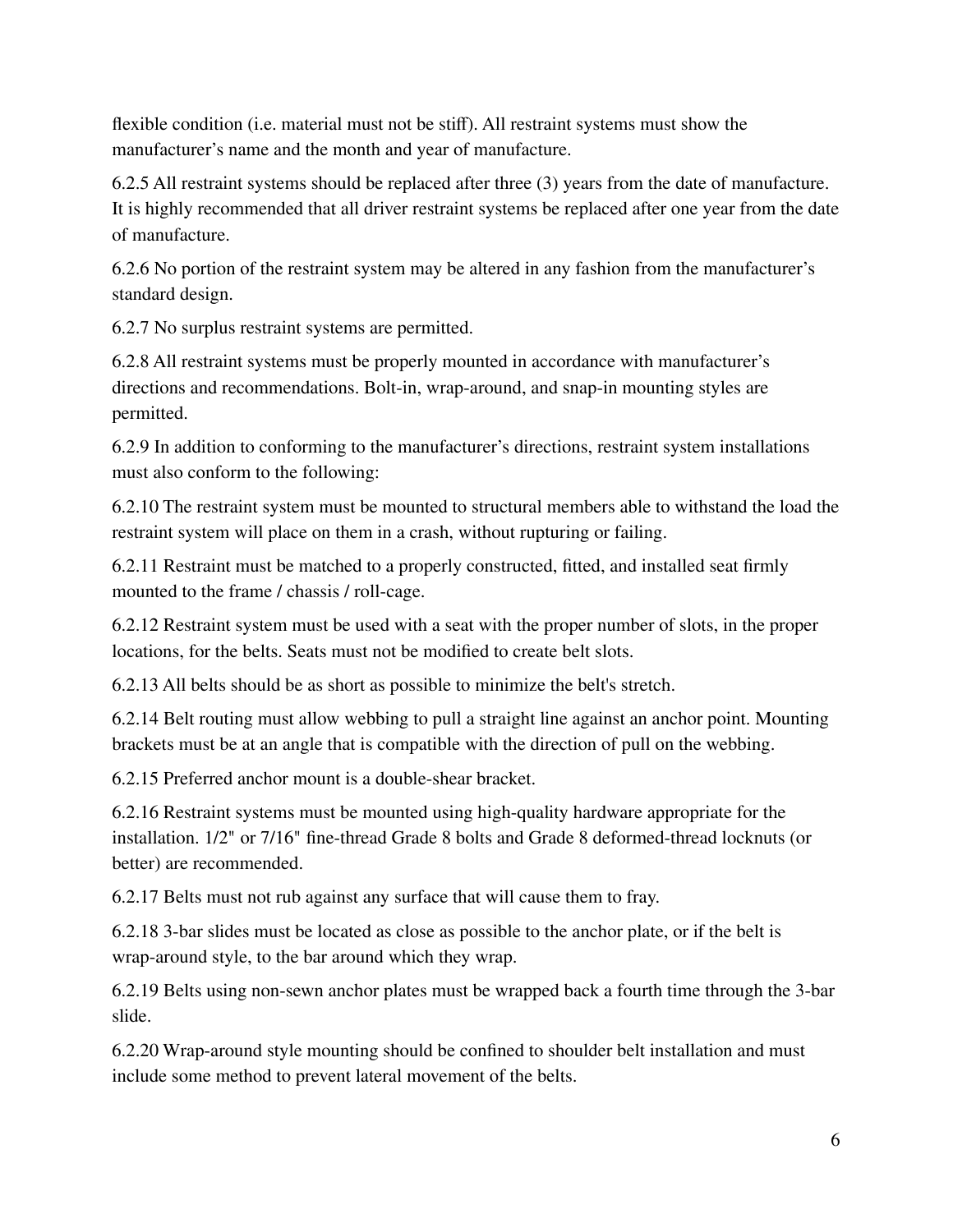6.2.21 Lap belt tilt-lock adjusters must not be positioned in, or too close to, the seat slots.

6.2.22 For events co-promoted with other series, alternate mounting styles may be required.

6.2.23 Restraint systems must be worn properly tightened, by all occupants, at any time the vehicle is in motion.

# **6.3 SAFETY NETS**

6.3.1 TREC approved safety nets are mandatory on all vehicles and must cover the complete open area of the cockpit on both sides of the vehicle to the extent that it is impossible for any limb or body part of any occupant to protrude from the vehicle at any time when the occupant is properly seated and strapped in in their normal driving / riding position.

6.3.2 Wind wing areas located behind the A pillar must be filled by safety net material if there is any chance that any limb or body part of any occupant could protrude from the vehicle at any time when the occupant is properly seated and strapped in in their normal driving / riding position. Lexan is not permitted.

6.3.3 Nets must be installed on the inside of the roll cage to prevent them from being damaged or coming off in a roll over or slide on the side.

6.3.4 Nets attached to door frames are permitted.

6.3.5 Nets must be installed so that the occupants can release the netting unassisted and exit the vehicle regardless of the position of the vehicle.

6.2.6 For vehicles using factory or factory-style doors, Lexan in the side windows can be substituted for nets as long as positive secondary latching devices are used on the doors. Lexan side windows must be mounted in such a fashion as to allow quick removal in the event the door will not open.

6.2.7 The net border or edge and the net attachment must be made of materials that are as strong as, or stronger than, the net itself. Net attachments must be at a minimum of every 6 inches. Acceptable attachments include, but are not limited to: steel hose clamps, snaps, lift-a-dot, metal hooks, and steel rods. Nets must be tight so that when subject to a pushing force of approximately 50lbs the net deflects no more than four inches.

# **6.4 SEATING**

6.4.1 All seats must be manufactured by a recognized manufacturer that specializes in seats for racing applications, and be of a type suitable for the event.

6.4.2 Stock (OEM) production seats are prohibited in all classes. All seats regardless of style or manufacturer must be in good condition.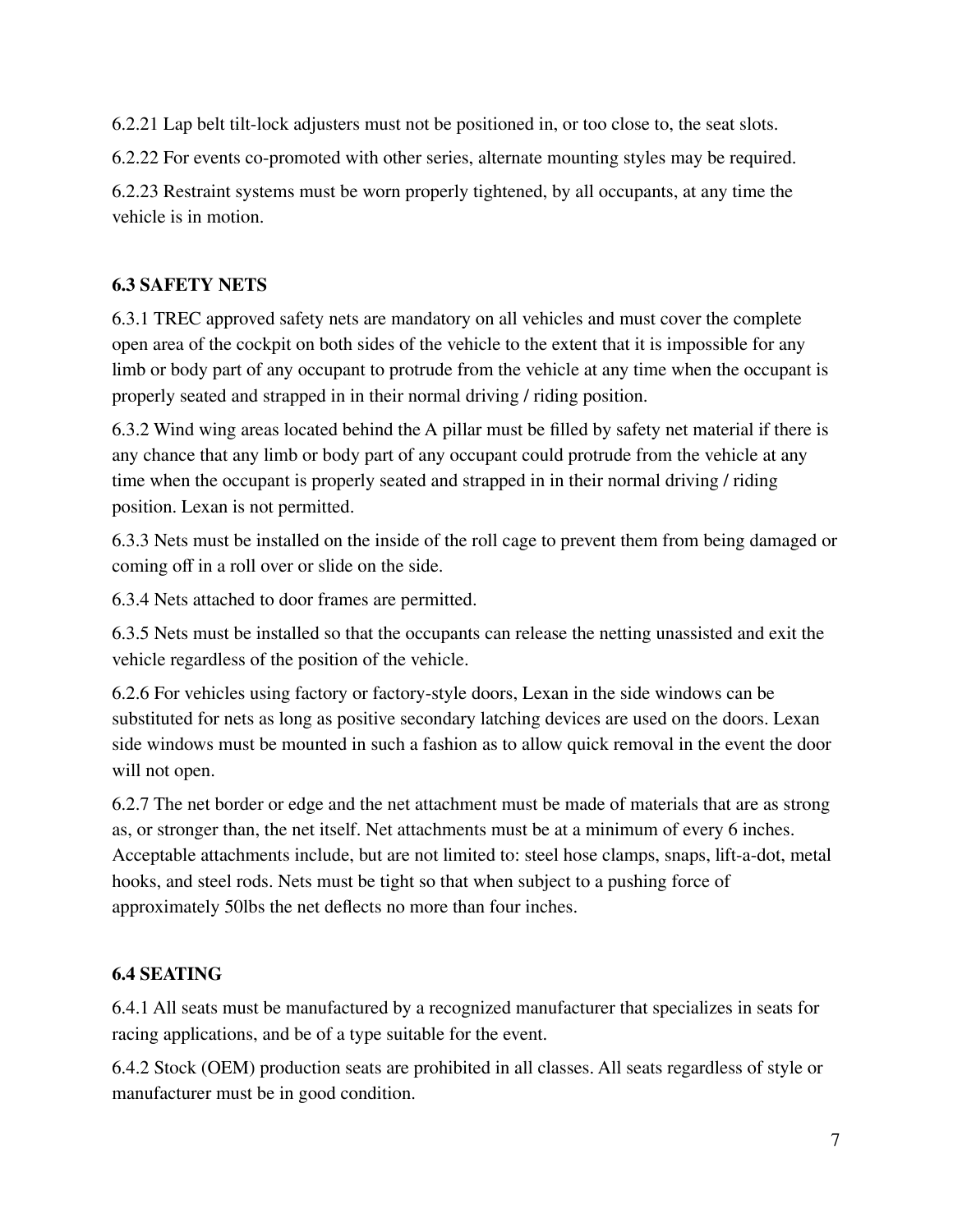6.4.3 All seats must be securely and safely mounted to the frame of the vehicle and mounts must be properly reinforced to keep the seat from moving in relationship to the frame. Mounting points must be free of damage of any kind, including rust, and must be structurally sound.

6.4.5 Adjustable track-type seat mounts must be securely mounted to the frame of the vehicle to allow no lateral or vertical movement between seat and frame or mounting track and frame.

6.4.6 Headrests constructed of at least 2" thick resilient padding and being approximately 36 square inches in area are required.

6.4.7 Seats must have appropriate slots to properly accommodate the restraint systems.

#### **6.5 FIRE EXTINGUISHERS**

6.5.1 Each vehicle must carry a minimum of 2 portable UL approved 2.5 lb. or greater ABC-class dry chemical or equivalent Halon fire extinguishers. Fire extinguishers must have a gauge, be fully charged, and no more than 3 years old from the date of manufacture.

6.5.2 One Fire Extinguisher must be mounted within easy reach of the front seat vehicle occupants when restrained by the vehicle restraint systems.

6.5.3 One Fire Extinguisher must be mounted on the B Pillar of the vehicle on the passenger side and easily accessible by individuals outside the vehicle.

6.5.5 It is highly recommended that an additional 2.5 lb. or greater ABC-class, dry chemical or equivalent Halon fire extinguisher be carried and mounted in a position that is within easy reach of the front seat vehicle occupants when restrained by the vehicle restraint systems.

6.5.5 It is highly recommended that an additional 2.5 lb. or greater ABC-class, dry chemical or equivalent Halon fire extinguisher be carried and mounted in a position that is easily located and accessed from the exterior of the vehicle by persons not familiar with the vehicle.

6.5.5 All extinguishers must be mounted in a manner that permits their quick removal and use without the use of tools.

6.2.2.4.2 Integrated on-board fire extinguishing/suppression systems are highly recommended

in addition to the portable fire extinguishers. In the event a vehicle is equipped with an on- board fire extinguishing/suppression system, vehicle must still meet requirements of two 2.5 lb. or greater portable extinguishers. TREC highly recommends the use of 5 lb. portable extinguishers.

6.2.2.4. All fire extinguishing/suppression systems must have a current fire marshal's seal and / or a tag or stamp showing the date of manufacture.

# **6.6 HORNS**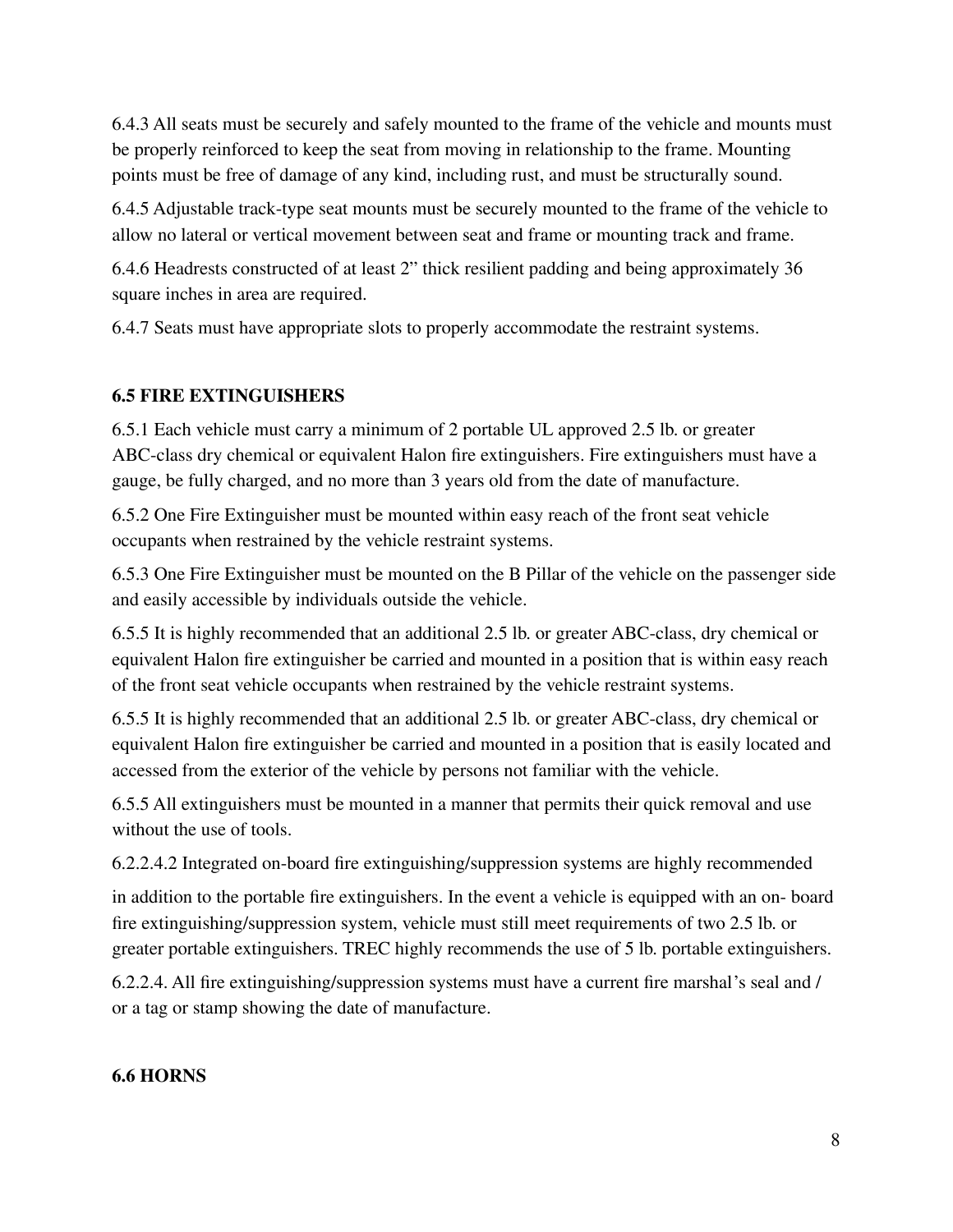6.6.1 All vehicles must have a loud horn. Horn must be clearly audible from a distance of 100 feet in front of the vehicle. The use of sirens is permitted, in addition to a horn, during the actual on-course portion of the event. Disposable air horns are not an acceptable method of meeting the horn requirement.

#### **6.7 REFLECTORS**

6.7.1 All vehicles must have two 2" wide x 8" long red reflective tapes or two 2" diameter round red reflectors (DOT stock tail light lenses satisfy this requirement) attached to the rearmost portion of the vehicle at each corner. The reflective tape or reflectors must be clearly visible from the rear.

#### **6.8 BREAKDOWN SAFETY DEVICES**

6.8.1 Two battery-operated red-light flashing beacons or two long glow sticks or two red reflective devices must be carried in the vehicle as breakdown safety devices.

6.8.2 Two reflective devices must be carried in the vehicle as breakdown safety devices and be at least 12" high and 12" long and be free standing (similar to trucker's breakdown triangles). Flares are not permitted.

#### **6.9 FIRST AID KIT**

6.9.1 A weatherproof first aid kit must be carried in each vehicle at all times and must contain at least basic first aid items. The first aid kit must be easily accessible within the occupant's area without having to remove any body panels or equipment. Occupants with special medical needs should make those needs known in an obvious location on their firesuit or helmet.

#### **6.10 VEHICLE IDENTIFICATION**

6.10.1 All vehicles in competition must be identified with the correct entrant number and be unique to that vehicle regardless of class. Numbers may not be duplicated.

6.10.2 Entrant numbers shall be composed of a combination of the digits 0 through 9 only.

6.10.3 Entrant numbers shall be assigned to Drivers of Record on a first-come first-served basis. In the event of a conflict, seniority based on the date on which the Driver of Record first competed in a TREC event will determine the outcome.

6.10.4 Vehicles must display entrant numbers on both sides as a minimum. Numbers on the front and back of the vehicle are recommended. Any number location that is deemed by TREC to be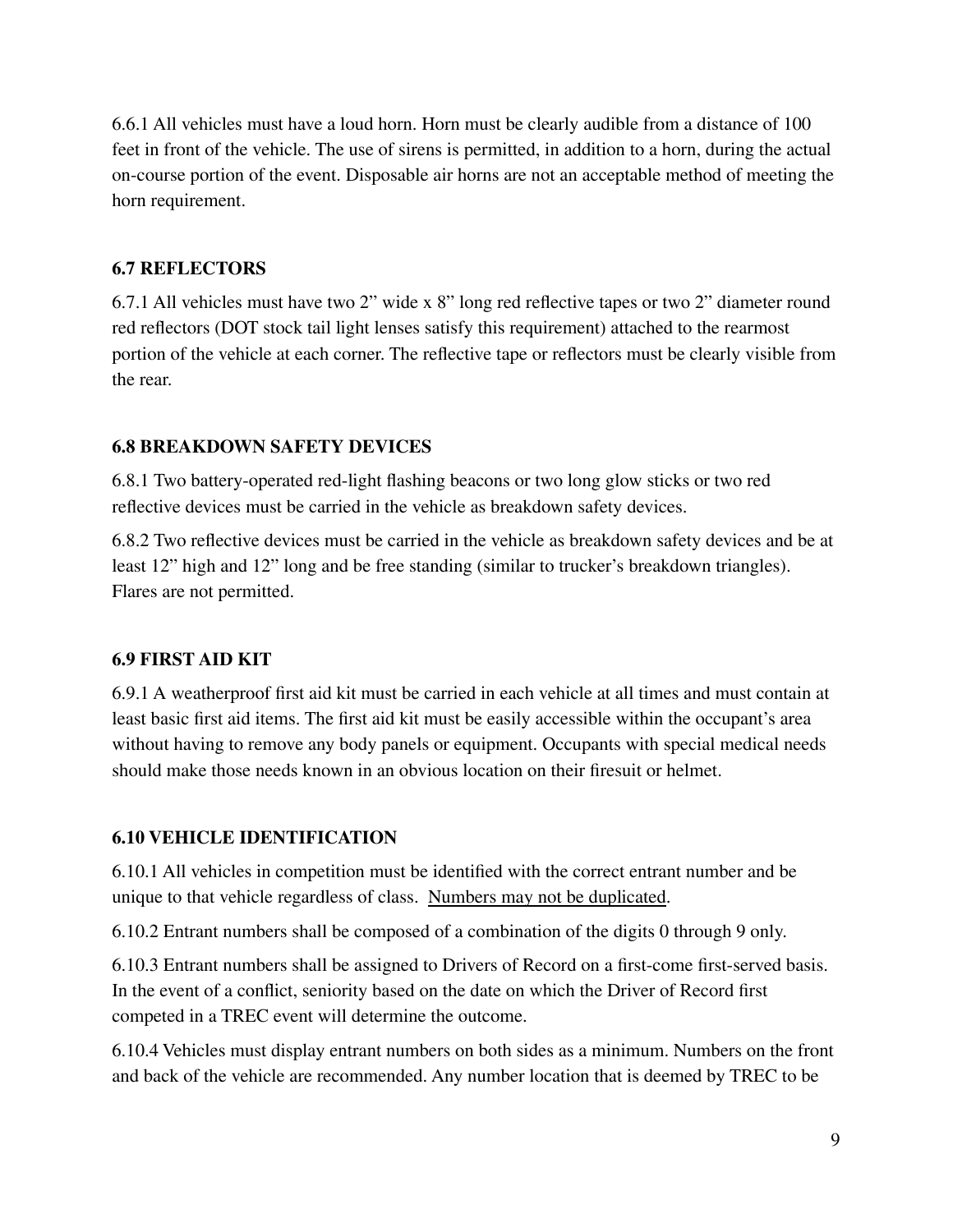too hard to read will have to be changed before a vehicle competes in the event.

6.10.5 Size, color, and shape of numbers is at the discretion of the vehicle owner. Entrants are advised that checkpoint staff at each checkpoint will not allow vehicles to continue after stopping, until numbers can be verified.

6.10.6 TREC reserves the right to require race vehicle numbers and/or background colors be changed.

6.10.7 TREC assumes no responsibility for scoring vehicles with unrecognizable numbers. It is the vehicle driver's responsibility to maintain numbers in recognizable condition.

# **6.11 GENERAL VEHICLE COMPONENTS**

6.11.1 The vehicle occupants must be able to quickly and easily enter and exit unassisted with the vehicle in any position. Firewalls and/or bulkheads must separate the driving compartment from any fuels, engine fluids, and acids.

6.11.2 Oil coolers, transmission coolers and radiators located in front of the vehicle occupants must have a shroud that, in the event of a rupture or leak, will prevent liquids from blowing back or leaking onto the occupants. All hoses running through the passenger compartment must be shielded. Steel braided hoses do not constitute a shield.

6.11.3 All vehicles with operational doors must have positive locking mechanisms on the doors and doors must also have a permanently attached positive secondary latching device.

6.11.4 All vehicles must have an all-metal firewall separating the occupants' compartment from the danger of fire from the engine and fuel supply. A minimum firewall must be liquid tight and extend from body side to body side. If the engine is rear-mounted, the firewall must be liquid tight and extend from the driver's shoulder height to the vehicle floor and extend from body side to body side. If a rear mounted fuel cell is higher than the driver's shoulder height, a firewall between the driver and the fuel cell must extend at least 2" above the top of the fuel cell. The hood is considered an extension of the firewall on front engine vehicles. Any hole placed in the firewall for structural members, lines, etc. must be kept to a minimum. The hole should not have more than 0.0625" gap around the items passing through the firewall. Metallic tape must be used to seal the hole between the firewall and the item passing through the firewall. Rear-mounted engines are not required to have a top mounted hood.

6.11.5 Floorboards are required on all vehicles and must be attached by a minimum of six 0.25" bolts per side if not an integral part of the body or chassis. Dzus or other quick-turn or 1⁄4- turn fasteners are not permitted. Floorboards must cover the entire area from in front of the pedal assembly to behind the seat(s), and from the outside edge to the outside edge of the vehicle. Installation must be done in such a manner as to afford maximum protection to the occupants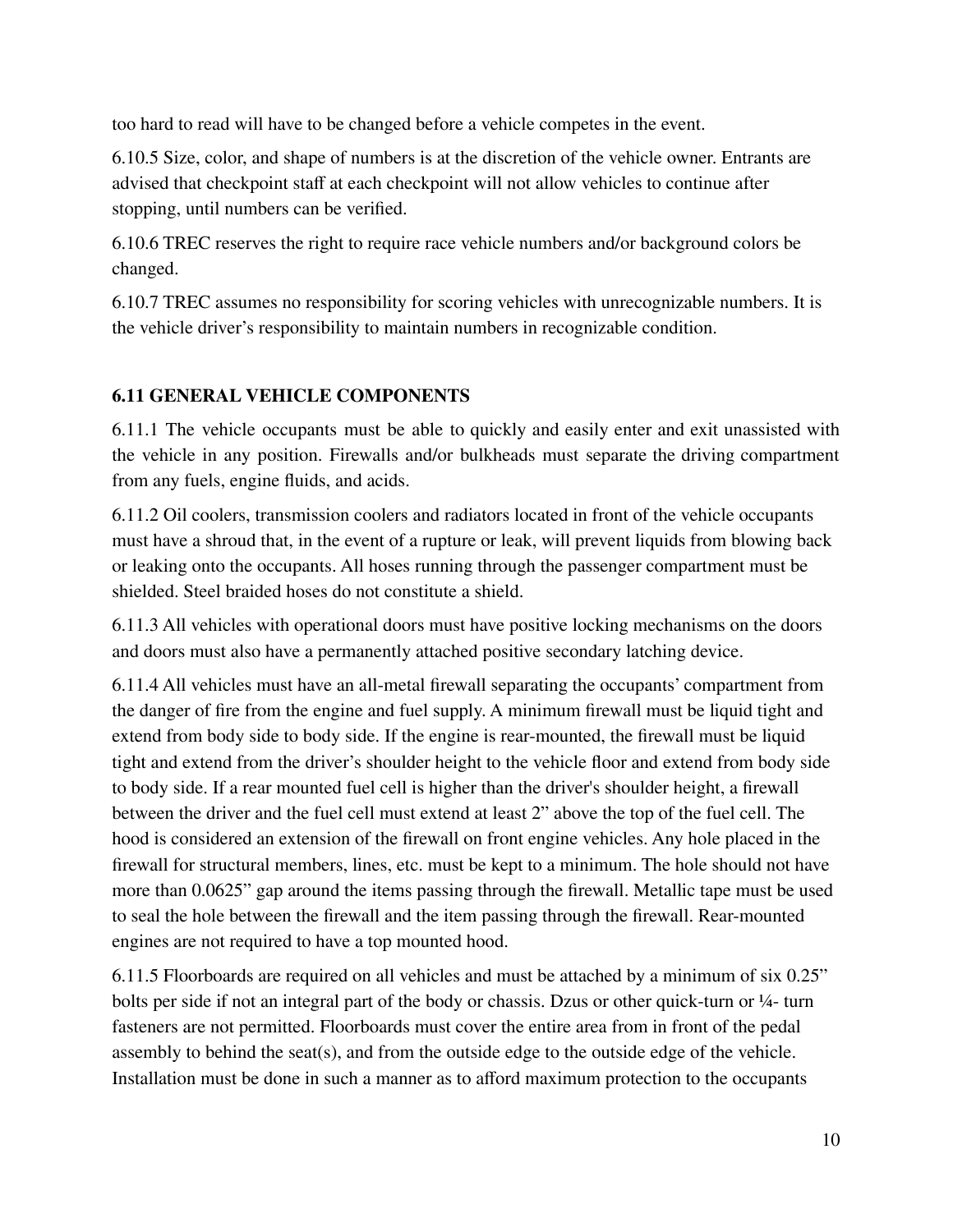from debris.

6.11.6 All vehicles must start the event with a functional: generator or alternator, fan, water pump (water-cooled vehicles), and a complete functional electrical system. Air cooled vehicles are permitted.

6.11.7 Safe front and rear bumpers are required on all vehicles. No hazardous front or rear bumpers, nerf bars, frame heads or other protruding objects from vehicles are permitted. Ends must be capped and rounded to prevent any sharp edges. Bumpers and nerf bars must be designed in a way that reasonably minimizes the chance of two vehicles becoming locked together.

6.11.8 A rear view mirror is required on all vehicles. Mirrors must have at least six square inches of mirror surface. Mirror must have a reasonably unobstructed view of the area behind the vehicle.

6.11.9 Skid plates designed to afford a reasonable degree of protection to the front suspension, steering, and brake components are recommended on all vehicles. Skid plates must be securely attached.

6.11.10 All spare parts and extra equipment carried on or in a vehicle must be securely attached or stowed to prevent movement during competition. All spare parts and extra equipment must be carried in a manner that minimizes the risk of injury to the vehicle occupants.

6.11.11 All vehicle body parts must remain on the vehicle (accidental damage excluded) during the entire event.

# **6.12 ROLL CAGES**

6.12.1 It is each competitor's responsibility to present a safe vehicle for pre-event technical inspection. Competitors must maintain their safety equipment including the roll cage integrity. TREC reserves the right to not allow any cage designs that, in the opinion of the Chief Technical Inspector, are not fit for competition. Competitors are ultimately responsible for their vehicle's safety features, including the design, fabrication, quality of execution, maintenance and repair of the roll cage structure. The roll cage is considered to be the main 6-point structure that surrounds and protects the vehicle's occupants.

**6.12.2 All vehicles must be equipped with a roll cage fabricated of 1020 mild steel mechanical tubing or better (higher carbon content or alloy steel).** Minimum mild steel tubing sizes for roll cage main structure, based on dry vehicle weight rating (DVWR) in race trim, not including occupants, are:

6.12.3 DVWR Under 2000 lb. - 1.5" diameter x .095"wall thickness.

6.12.4 DVWR 2000 lb. - 3200 lb. - 1.5" diameter x.120" wall thickness.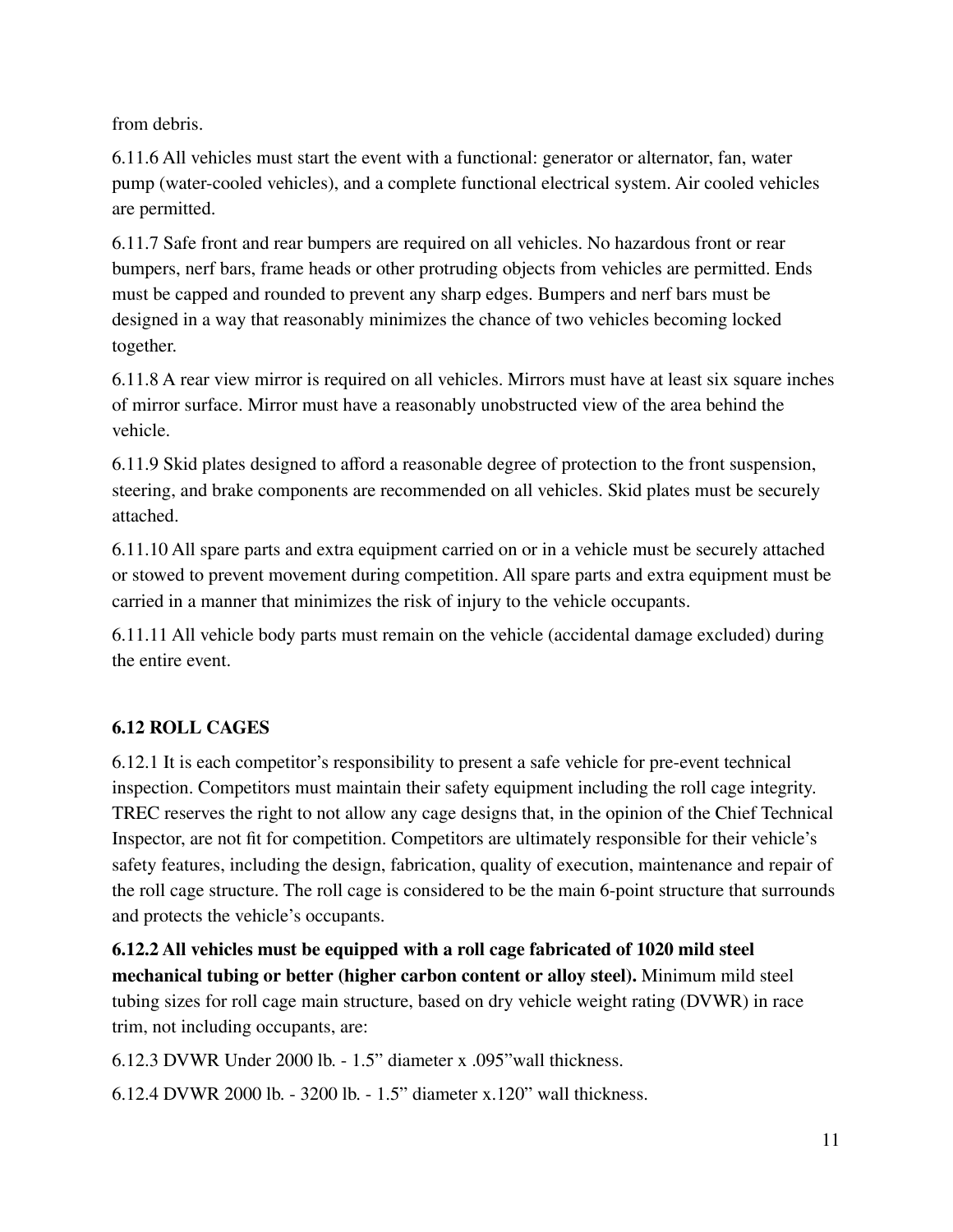6.12.5 DVWR 3201 lb. - 4200 lb. - 1.75" diameter x.120" wall thickness.

6.12.6 DVWR Over 4200 lb. - 2" diameter x .120"wall thickness.

Note: See manufacturer's reference charts for alloy steel tubing equivalent strengths. No aluminum or other non-ferrous materials are permitted.

6.12.7 Roll Cage main structure material may be CREW, DOM, WHR, or WCR mild carbon steel or 4130 chromoly alloy steel. All welds must be of high quality and craftsmanship with good penetration and with no undercutting of parent material.

6.12.8 All roll cage components (hoops, braces, gussets, etc.) must have a minimum of 3" of clearance from any vehicle occupant's helmet when the occupant is seated in a normal driving/riding position. All roll cage components that might come into contact with the vehicle occupants' helmets must be padded.

6.12.9 Roll Cages must be securely mounted to the frame, chassis, or body. Rollcage terminal ends must be attached to a frame or body member that will support maximum impact and not shear or allow movement in the cage terminal end.Cab/body-mounted roll cages must sandwich the body structure using a minimum of two .1875" thick, dissimilar sized, doubler plates, one on each side of the body structure. Roll cage mounting fasteners must be at least .375" diameter S.A.E. Grade 8 or equivalent or better. Sandwich plates, if used, must be oriented only in the horizontal plane. No vertical or other non-horizontal sandwich plate orientations are permitted.

6.12.10 All vehicles including those with stock steel doors, must have at least one side bar on each side of the vehicle that will protect occupants from side impact. The sidebars must be of the same tubing material and dimensions as the main frame of the roll cage. The sidebars should be as close to parallel to the ground as possible, must be located to provide maximum protection to the occupants, and must be securely welded to the front and rear hoops of the roll cage. The location of the sidebars must not cause difficulty in entering or exiting the vehicle.

6.12.11 Gussets must be installed at all major intersections, including diagonal and rear down braces, where single weld fractures can affect occupants'safety. Gussets constructed of 3" x 3" x.125" flat plate or split, formed and welded corner-tubing, or tubing-gussets made of the

same material and thickness as the rollcage may be used.

6.12.12 Six (6) point mounting cages are required over the occupants.

6.12.13 A minimum .040" expanded or flat sheet magnetic steel or .125" aluminum must cover the area immediately above the occupants'seats and be attached via welding or bolting to a steel tubing frame work.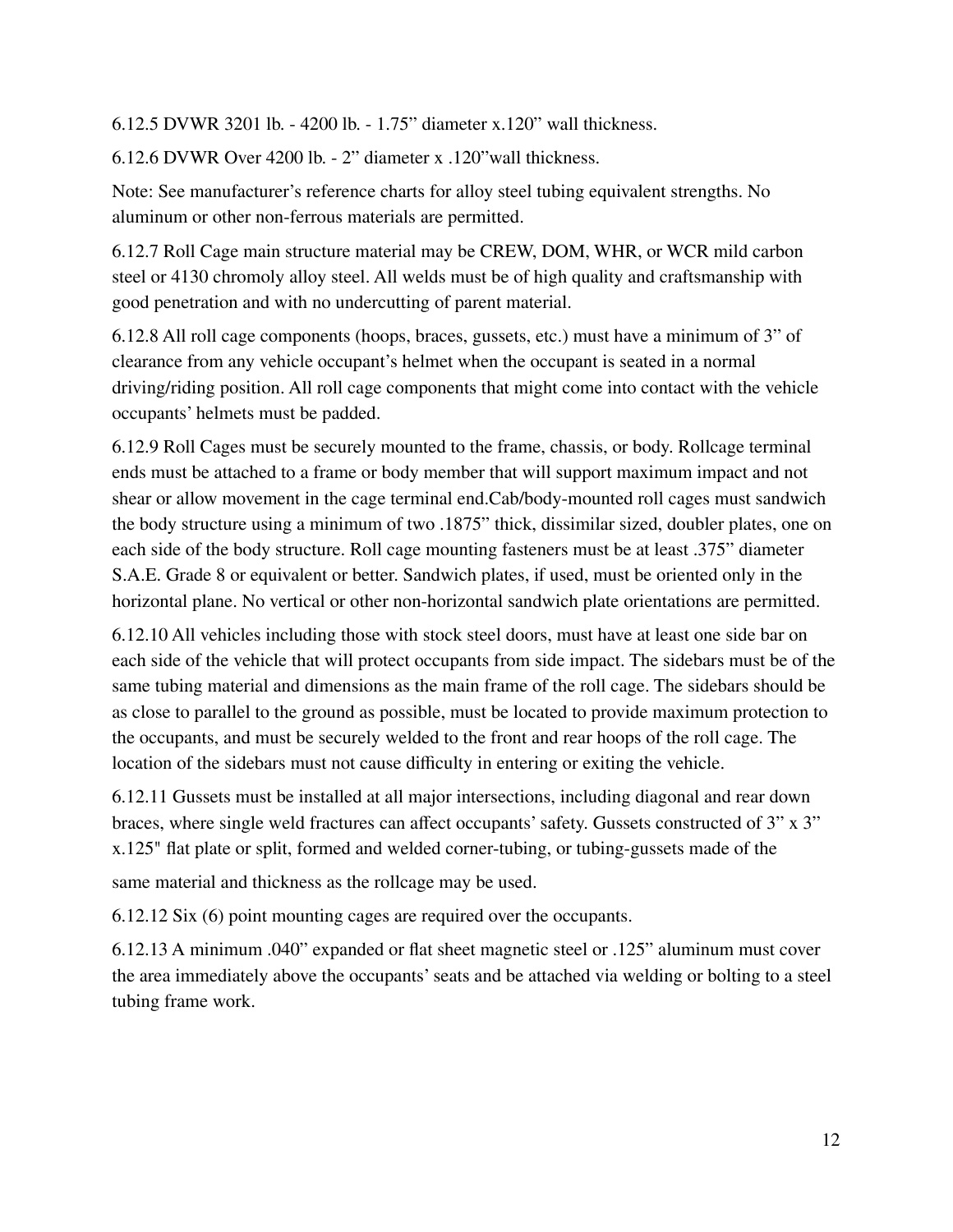#### **6.13 ENGINE**

6.13.1 Engine shall be free of leaks.

6.13.2 Engine vents shall run to a fluid containment system, and dipsticks should be locking type.

6.13.3 Forestry approved spark arrestors or approved mufflers may be used on any vehicle. Exhaust system outlets must extend a minimum of one foot past the rear of the occupants' compartment; be directed rearward out of the body away from the occupants, fuel cells and tires; and be placed in such a manner as to minimize the production of dust.

6.13.4 No entrant may replace a complete engine during an event. Entrants will be deemed to have replaced a complete engine if the block has been replaced.

#### **6.14 TRANSMISSION**

6.14.1 Transmission shall be free of leaks.

6.14.2 Transmission vents shall run to a fluid containment system, and dipsticks shall be locking type.

6.14.3 Every vehicle must have a functional reverse gear at the beginning of each event.

6.14.4 Transmission shall have an approved scatter shield, or approved floor between occupants and transmission.

#### **6.15 TRANSFER-CASE**

6.15.1 Transfer case shall be free of leaks.

6.15.2 Transfer case vents shall run to a fluid containment system.

6.15.3 All vehicles must be capable of transmitting power to all four wheels/tires, and must be equipped with a functioning low range. Low range is defined as a gear ratio that is lower (numerically higher) than 1:1.

#### **6.16 DRIVESHAFTS**

6.16.1 Driveshaft U-joints should be covered with a minimum of forty thousandths aluminum, or 20 ga. steel, or 20 ga. expanded metal, or 1/8" Lexan such that pieces are deflected away from the occupants in the case of U-joint failure. Material only needs to be installed between occupants and driveshaft U-joints. OEM floor in good condition of a production vehicle is considered to satisfy this requirement.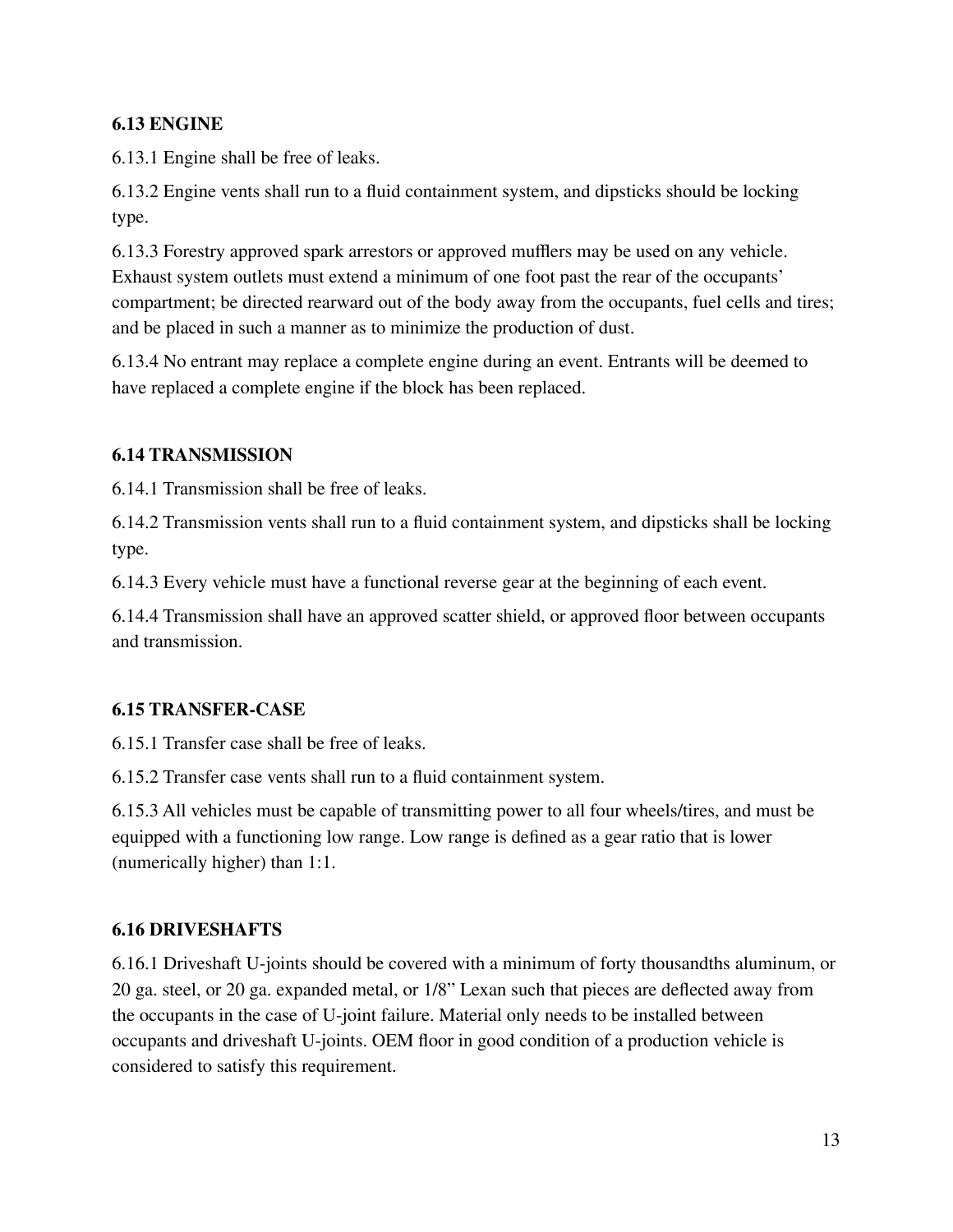#### **6.17 STEERING**

6.17.1 Power-assisted steering systems shall be free of leaks.

6.17.2 Power-assisted steering vent tubes must be attached to a fluid containment system which prevents any fluid from leaking onto the ground. 6.2.10.3 Drag link and tie rod ends designed for use with a castellated nut and cotter pin must be secured with a cotter pin. Spherical rod ends (Heim joints) are a permitted replacement for OEM-style tapered tie rod ends.

6.17.3 All hydraulic steering lines must be in good working order and free of cracks, defects, or leaks. Hydraulic lines shall be run in a manner that protects them from possible damage.

#### **6.18 SUSPENSION**

6.18.1 There must be at least one shock absorber per wheel.

6.18.2 Suspension mounting points, pivot points and connecting points must be free of cracks, rust or any significant damage and in good physical condition as determined by the Chief Technical Inspector or his/her delegate.

6.18.3 Shock absorbers shall be free of leaks.

#### **6.19 BRAKES**

6.19.1 Brakes must be able to apply adequate force to lock up all four tires. Brakes must be in a safe operating condition and free of leaks during the entire event. If brake system problems occur during the event, they must be repaired before continuing in competition.

6.19.2 Turning, cutting, or steering brakes are permitted.

6.19.3 Manual, vacuum boosted, and hydraulically assisted brakes are permitted.

6.19.4 Brake pedal(s) mounted in the driver's foot-well must be able to operate all brakes with a single foot.

6.19.5 Transmission and/or pinion-brake systems are permitted, providing they meet all other requirements specified herein.

6.19.6 Each vehicle shall have a means of applying continuous brake pressure while the vehicle is parked with occupant(s) outside the vehicle. Such as an emergency brake. Emergency brakes must function. Hydraulic "line-locks" or mechanical "emergency brakes" are permitted.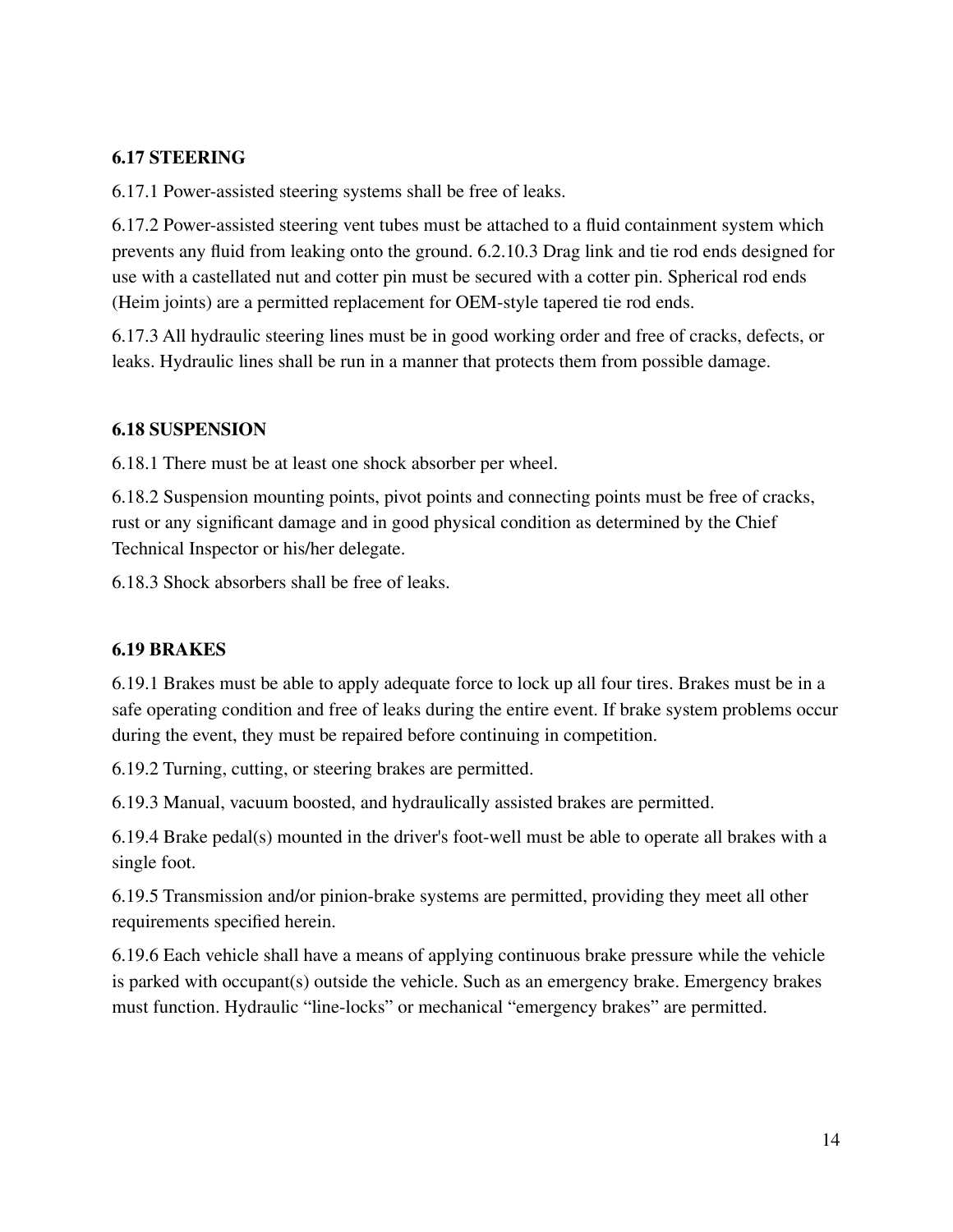#### **6.20 CONTROLS**

6.20.1 All throttles, whether controlled by hand or foot, must have at least one return spring of sufficient stiffness to instantly close the throttle plate when the throttle is released. Carbureted vehicles must have at least two throttle-return springs, at least one of which must be attached to the carburetor. All vehicles should have at least one throttle return spring at the throttle plate and one at the throttle control (pedal or hand control). Computer controlled throttles (Electronic Throttle Control or "drive-by-wire" systems) are exempt from the requirement to have a return spring at the throttle body, but must have a return spring at the throttle control (pedal or hand control) or maintain the stock OEM system. A positive stop or throttle override system must be used to prevent throttle linkage from sticking in an open position.

6.20.2 Adaptive controls may be used, as required. Hand throttles must meet the same requirements as a foot throttles, and must meet with the approval of TREC.

#### **6.21 FUEL SYSTEM**

6.21.1 Fuel types

6.21.2 Any of the following commercially available fuels may be used

6.21.3 Service station pump gasoline (the type normally used in passenger vehicles for highway use, this also includes E85.)

- 6.21.4 Racing gasoline, as originally manufactured
- 6.21.5 Commercial aviation gas
- 6.21.6 Diesel fuel
- 6.21.7 Alternative fuels, including bio-diesel, WMO, WVO, etc., on approval of TREC.
- 6.21.8 Propane or natural gas
- 6.21.9 Alcohol and nitro-methane are not permitted.
- 6.21.10 Commercially produced, nationally advertised fuel additives may be used.
- 6.21.11 Nitrous Oxide is not permitted.

#### **6.22 FUEL STORAGE**

6.22.1 Safety fuel cells are permitted for all vehicles. Auxiliary fuel tanks may be added. Auxiliary fuel tanks must also be safety fuel cells.

6.22.2 There must be a substantial cross member and firewall between the fuel tank and the occupants.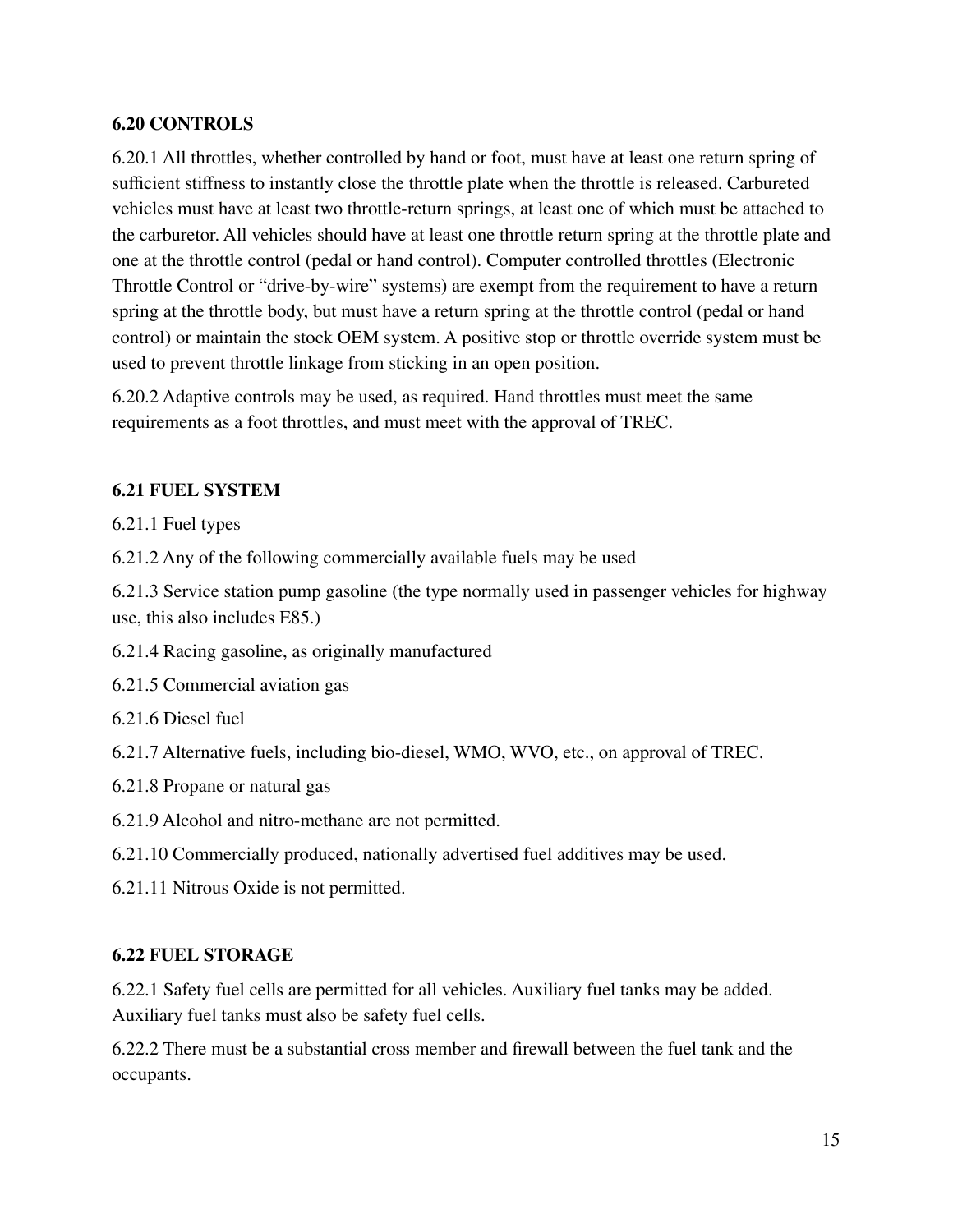6.22.3 Fuel tanks shall be mounted in a fashion to protect the tank from damage due to a rear-end collision, impact from debris or rocks from below the vehicle, damage due to roll over, or the possibility of damage from chassis flex.

6.22.4 Safety fuel cells that consist of a bladder enclosed in a smooth-skinned container are required. The container shall be constructed of 20 gauge steel, 0.060" aluminum or 0.125" Marlex. Magnesium is strictly prohibited. Container must be securely attached to the vehicle with bolts or steel straps. All fittings must be built into the container skin and bonded to the container skin as an integral part of the tank or mechanically sealed by a ring and counter-ring system by either flatjoint or an O-ring. Internal baffling is mandatory in all fuel cells. Foam is an acceptable form of internal baffling. Bladder construction shall be of nylon or Dacron woven fabric impregnated and coated with a fuel resistant elastomer. Rotary molded polymer cells are acceptable when encapsulated in a container constructed of 20 ga. Steel or 0.060" aluminum.

6.22.5 Fuel accumulator tanks (accumulators) are permitted under the following guidelines. Accumulator tanks shall be constructed of.25" aluminum or .125" steel, and shall be mounted to the chassis using rubber isolation, and shall have a capacity of no more than one quart. Accumulators shall be mounted in a manner that protects them from damage due to impact.

6.22.6 No jerry cans or other portable fuel containers shall be permitted in or on any entrant vehicle during the event. Use of jerry cans or other portable fuel containers will subject entrants to a time penalty or disqualification.

6.22.7 Alternative fuels (propane or natural gas) must use an approved fuel cell as determined by DOT standards and with the approval of TREC Forklift propane fuel tanks are permitted. Alternative fueled vehicles shall not use auxiliary fuel cells.

6.22.8 Substitute methods may be approved by TREC

6.22.9 All fuel cells or OEM tanks MUST be permanently mounted to the vehicle via an acceptable method. Use of any temporary mounting methods (i.e. ratchet straps) are not permitted.

# **6.23 FUEL: PLUMBING, FILLING & VENTILATION**

6.23.1 Design and installation of fuel tank and related components (plumbing) must

prevent fuel escaping from fuel pickups, fuel lines, fuel fillers and fuel vents if the vehicle is partially or totally inverted. Fuel isolation valves that facilitate isolation of the fuel tank from the fuel supply line, fuel return line, and fuel vent line are required. Ball valves, or a combination of ball valve and one-way check valve, located at the supply, return, and vent line are acceptable. Fuel isolation valves shall be located such that, with the vehicle in any position, they may be rapidly closed to restrict the continuous flow of fuel onto the ground in the event of a fuel line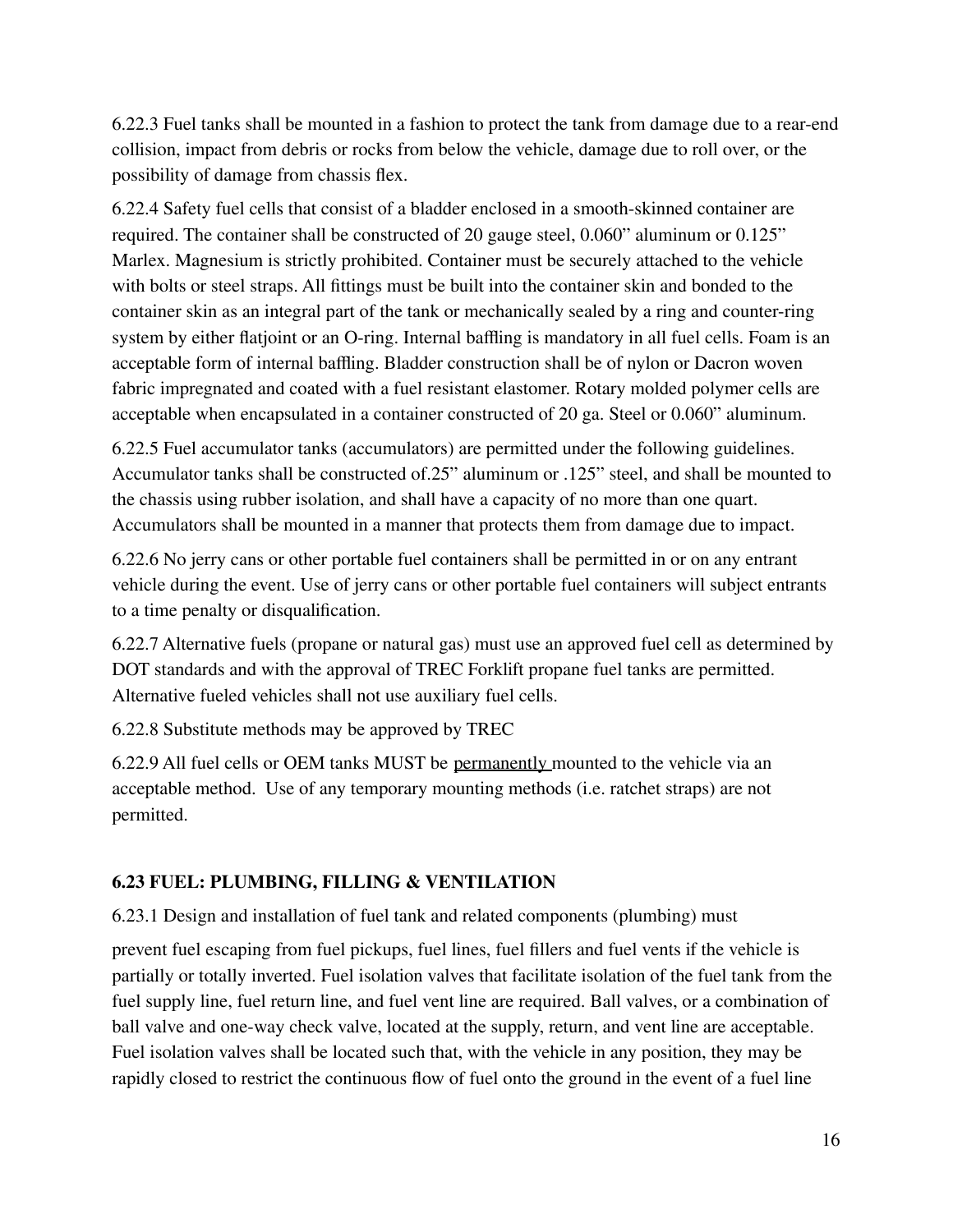failure.

6.23.2 Accumulators, if used, shall have supply inlet, supply outlet, return supply, and return outlet connections with isolation valves.

6.23.3 Fuel tank must be filled from, and vented to, the outside of the occupants' compartment.

6.23.4 Fuel filler lines and positive-locking, non-vented fuel filler caps must be located and secured in such a manner as to prevent them from being knocked off or open during vehicle movement, rollover, or accidental impact. Monza/flip-type caps are strictly prohibited.

6.23.5 All fuel fillers attached to the frame or a body panel must be connected to the tank using flexible couplers. All fuel fillers must be surrounded by a boot or splashguard (body panel is acceptable as a splashguard, if it is sealed). Boot or splashguard must direct fuel spillage to outside of vehicle and away from occupants' compartment, engine, and exhaust. A fuel filler rollover-check-valve must be incorporated into all fuel cells. It is highly recommended that detachable fuel filler caps have a flexible strap or chain to secure them to the vehicle.

6.23.6 Fuel vent lines must have a rollover check valve incorporated at the fuel cell, and must vent outside of the occupants' compartment, and be directed away from the engine and exhaust system.

# **6.24 FASTENERS**

6.24.1 It is recommended that all component parts of the vehicle's steering, suspension, chassis, drivetrain, and running gear be secured with S.A.E. Grade 8 or better, or metric equivalent, fasteners. Male threaded fasteners (bolts, cap-screws, studs, etc.) should be secured with either: lock nuts, lock washers, cotter pins or safety wire and shall have at least one full thread showing through the nut.

# **6.25 ELECTRICAL SYSTEM**

**6.25.1 KILL SWITCH.** A brightly colored, highly visible, easily distinguishable, master kill switch must be located in the dashboard area of the vehicle and be clearly labeled. The master kill switch must be able to shut down the entire primary electrical system for the vehicle. The

master kill switch must shut down the engine when in the off position. Winch power supply and low amp draw secondary electrical equipment which requires an uninterrupted power supply may circumvent this switch. It is highly recommended that heavy-duty marine-style battery disconnect switches, capable of carrying total vehicle current load (including winch) be used and wired so that the entire electrical system can be disabled with one switch.

**6.25.2 IGNITION.** Each vehicle must have a positive action on/off ignition switch in. The switch must be labeled "ignition on/off" and be located within easy reach of the driver and from the outside of vehicle. All electric fuel pumps with independent switches must be labeled "fuel on/off" and be within easy reach of driver and from outside of vehicle. It is highly recommended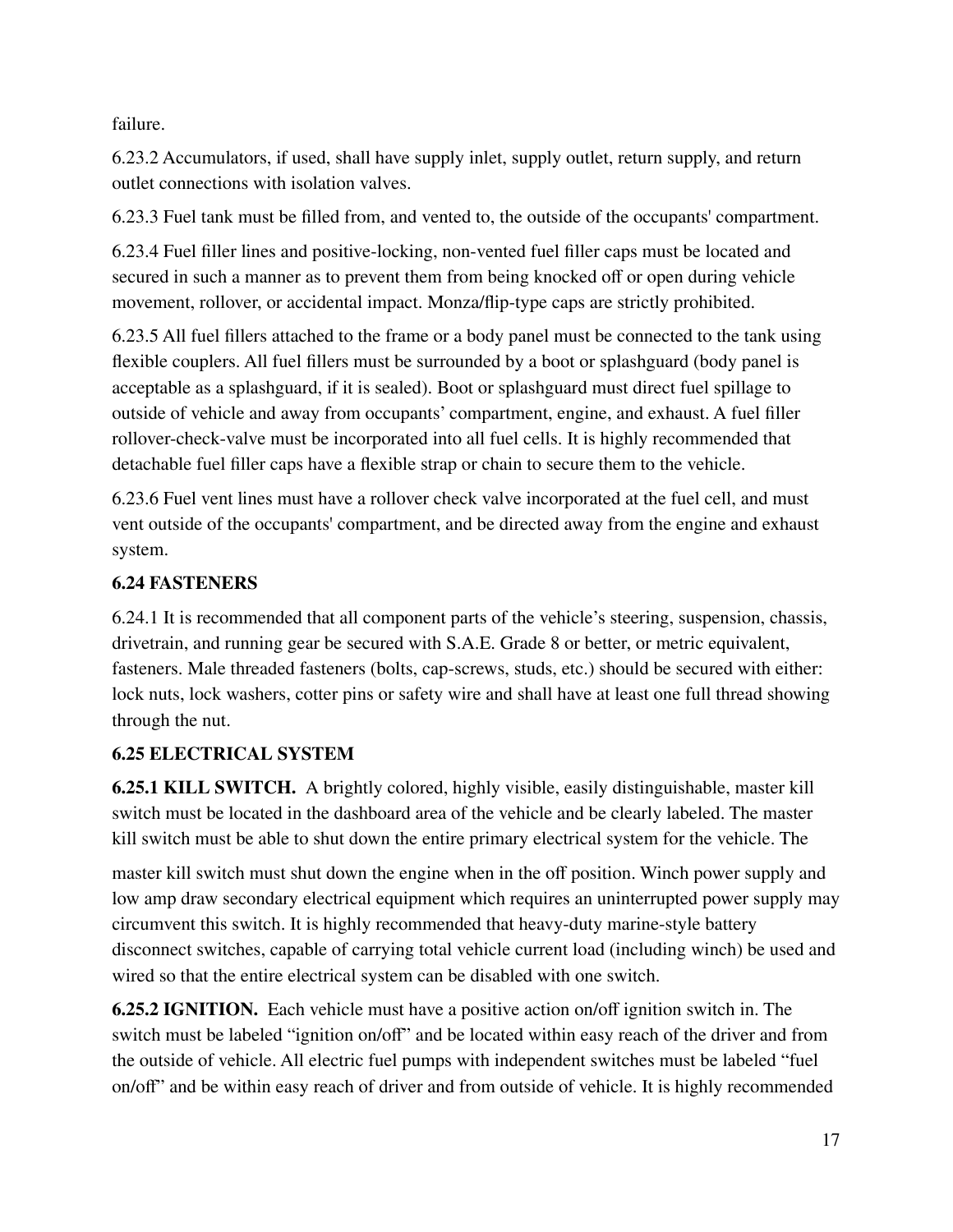that electric fuel pumps not be independently switched.

**6.25.3 BATTERIES.** Batteries must be securely mounted with metal brackets, clamps, or tie-downs in a manner that prevents displacement in a roll over. All flooded cell batteries must be fully enclosed in a battery box, including the top, sides, and bottom. Enclosure must be able to contain the quantity of acid contained in the battery. Batteries shall not be located in the occupants' compartment. Batteries shall be considered as being in the occupant's compartment if there is no firewall between the battery and the occupants. All batteries shall be the sealed, non-spill type. Absorbed glass mat (AGM) or "gel cell" type batteries are highly recommended.

# **6.25.4 LIGHTS.**

6.25.5 All vehicles are required to have at least two working headlights

6.25.6 All vehicles must have a minimum of two tail lights and two brake lights. Stock taillights, if so equipped, are permitted as long as they remain on whenever the vehicle's ignition is on.

6.25.7 All vehicles must have a minimum of one rear facing amber 'dust' light. Amber light must remain on whenever the vehicle's ignition is on.

6.25.8 Additional lighting may be necessary in a co-sponsored event.

6.25.9 All rearward-facing lights must be protected against damage that may be caused by a rollover. Taillights must be at least 3" in diameter, or meet with TREC approval, and must be mounted in such a manner as to be clearly visible from the rear of the vehicle. Rearward-facing amber light, and blue light if so required, must illuminate with a brightness that is at least equivalent to a 40 watt 12V automotive lamp but not brighter than equivalent to a 55 watt 12V automotive lamp. LED lamps of appropriate brightness are permitted. The amber lens must be deep-coated amber in color; no other color is permitted. The blue lens, if used, must be medium-coated blue in color; no other color is permitted. The amber light and blue light if so

must be mounted a minimum of 48" from the ground and must be clearly visible, with no obstructions (i.e. not mounted behind any translucent object), from any position in an imaginary arc from the 5 o' clock position to the 7 o' clock position of the vehicle. The amber light and blue light, if so required, must be placed so as not to impair the vision of another driver approaching from the rear. All rearward-facing lights must be connected to the ignition switch or directly to a main battery power switch, such that they remain on whenever the vehicle's ignition is on.

6.25.10 If during an event any required light fails to operate, the light must be fixed or replaced at the next available pit before the vehicle can continue in the event.

# **6.26 STARTER**

6.26.1 All vehicles must be self-starting by use of an onboard electric starter.

# **6.27 WHEELS & TIRES**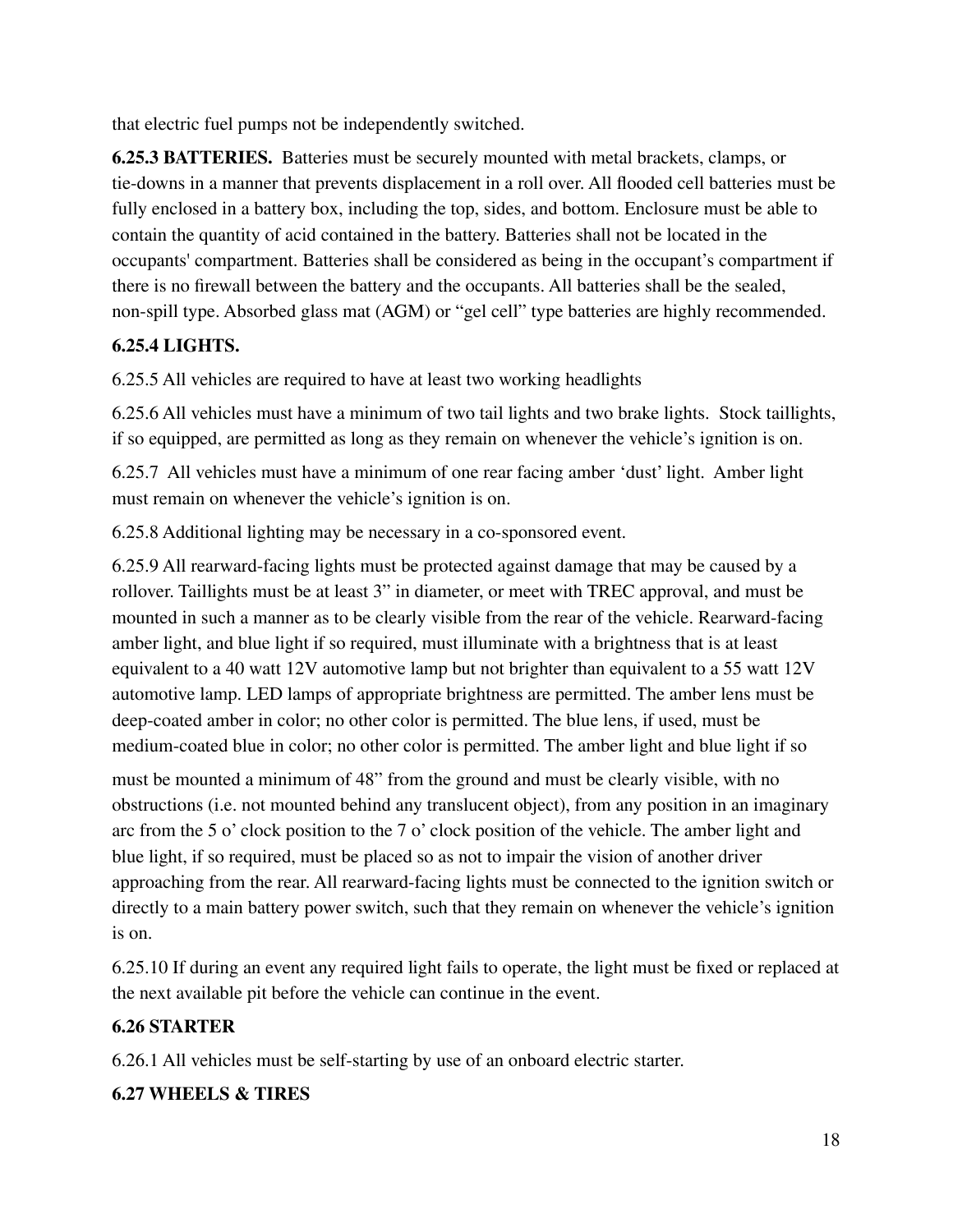6.27.1 All vehicles shall have exactly four wheels, each with exactly one tire.

6.27.2 Snap-on hubcaps or snap-on wheel covers of any type are not permitted.

6.27.3 All factory-built tires from any manufacturer are permitted.

6.27.4 Tires shall be visually checked for condition and must not be considered obviously unsafe by the Chief Technical Inspector.

6.27.5 Tire studs, screws or any other items added to the tire are not permitted. Grooving, sipping or other modifications that involve removing material from the tire are permitted, as long as the requirement of 6.1.11.4 is still met.

# **6.28 VEHICLE WEIGHT**

6.28.1 Official vehicle weight shall be the empty dry weight of the vehicle. Empty dry weight is measured without fuel, spare tires, tools, spare parts or occupants in the vehicle.

Vehicle specifications for Class A, B and C class.

# **7.0 C CLASS SPECIFIC REQUIREMENTS**

7.1 C CLASS The spirit of the stock class is to allow OEM and aftermarket vendors the opportunity to showcase their products while providing a venue for teams to compete in a true driver's class in vehicles that are closely related to street driven versions of the same. The driver of record will bear the burden of proving legality of any part of their vehicle including but not limited to: Motor/Transmission, frame length, suspension configuration.

7.2 ELIGIBLE VEHICLES. Any and all four-wheeled, four-wheel-drive production vehicles are eligible for competition, providing they meet all the rules and regulations specified herein, and with the following limitations and exceptions: Minimum of one thousand (1000) units were produced by the original manufacturer for a given model year, for given market/region. Vehicles produced for foreign markets may be imported for competition, but features and/or components found on vehicles produced for different regions/markets shall not be combined in any one vehicle if doing so would violate any rules or regulations specified herein.

#### 7.3 FRAME & BODY.

7.3.1 Stock frame (frame is considered to be the primary frame rails and all permanently factory cross members) must be retained, and must be complete and unmodified. No material may be removed for any reason and no section of the frame may be 'massaged' or re-shaped with the following limitations and exceptions: The rear portion of the frame and rear cross member may be removed or trimmed for the sole purpose of installing an aftermarket rear bumper. Frames may be reinforced by adding material.

7.3.2 Stock body (body is considered to be the full cab, including all interior and exterior sheet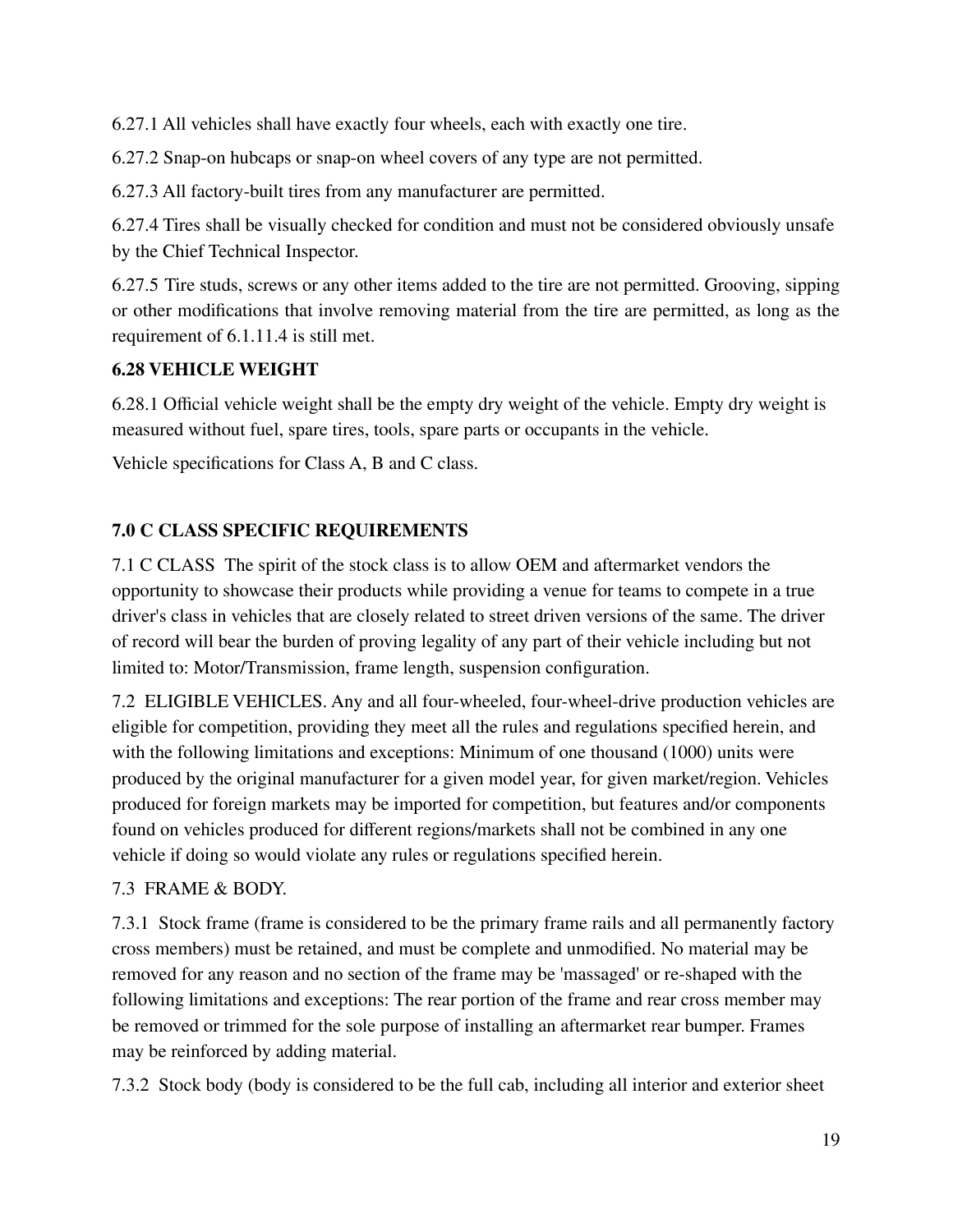metal, bed, doors, hood, fenders, grill, etc.) required. Must be complete and unmodified, with the following limitations and exceptions: Holes may be cut in any part of the body for the single and exclusive purpose of allowing roll cage tubes and Transmission / transfer case linkage to pass-through the body. Open holes must be kept to within .5" of the diameter of any tube or linkage that passes through the body, with further restrictions related to holes in firewalls specified in Section

7.3.3 Stock doors may be modified to create half-doors and/or may also be replaced with tubular doors. All doors must have a functional skin that will protect occupants from flying debris or help prevent occupants in the event of a collision.

7.3.4 Stock windows (glass) are not required, but are permitted, providing they meet DOT regulations. Alternatives to traditional safety-glass may be allowed upon approval.

7.3.5 Front inner fenders must be complete and unmodified, with the following limitations and exceptions: outer fenders (wheel well openings) may be trimmed for the single and exclusive purpose of allowing for tire clearance. Modifications to the outer fenders must preserve the look of the stock wheel wells, as originally manufactured, and must not be trimmed excessively (no more than a 2" gap between any part of the outer fender and the tire at full compression).

7.3.6 Front outer fenders may be replaced with OEM-style aftermarket fenders (flared

fiberglass fenders are permitted).

7.3.7 Rear inner and outer fenders must be complete and unmodified, with the following limitations and exceptions: outer fenders (wheel well openings) may be trimmed for the single and exclusive purpose of allowing for tire clearance. Modifications to the outer fenders must preserve the look of the stock wheel wells, as originally manufactured, and must not be trimmed excessively (no more than a 2" gap between any part of the outer fender and the tire at full compression).

7.3.8 Extensive damage to any portion of the frame or body, including excessive rust, (prior to race start) may be considered illegal modifications, and repairs may be required, as determined by, and at the sole discretion of the Chief Technical Inspector.

7.3.9 Stock body mounts may be modified or eliminated, with the following limitations and exceptions: The relationship of the body to the frame must remain within 1" of stock configuration, as originally manufactured. Stock body mounts shall not be modified or eliminated for any reason other than to allow any part of the roll cage to pass through the body in order to be securely attached to the chassis.

7.3.10 Factory head / tail lights are required, and must be functional.

7.3.11 Factory bumpers are not required, but may be modified or augmented or replaced with any bumper meeting all other specifications herein. NOTE - Some type of bumper is required and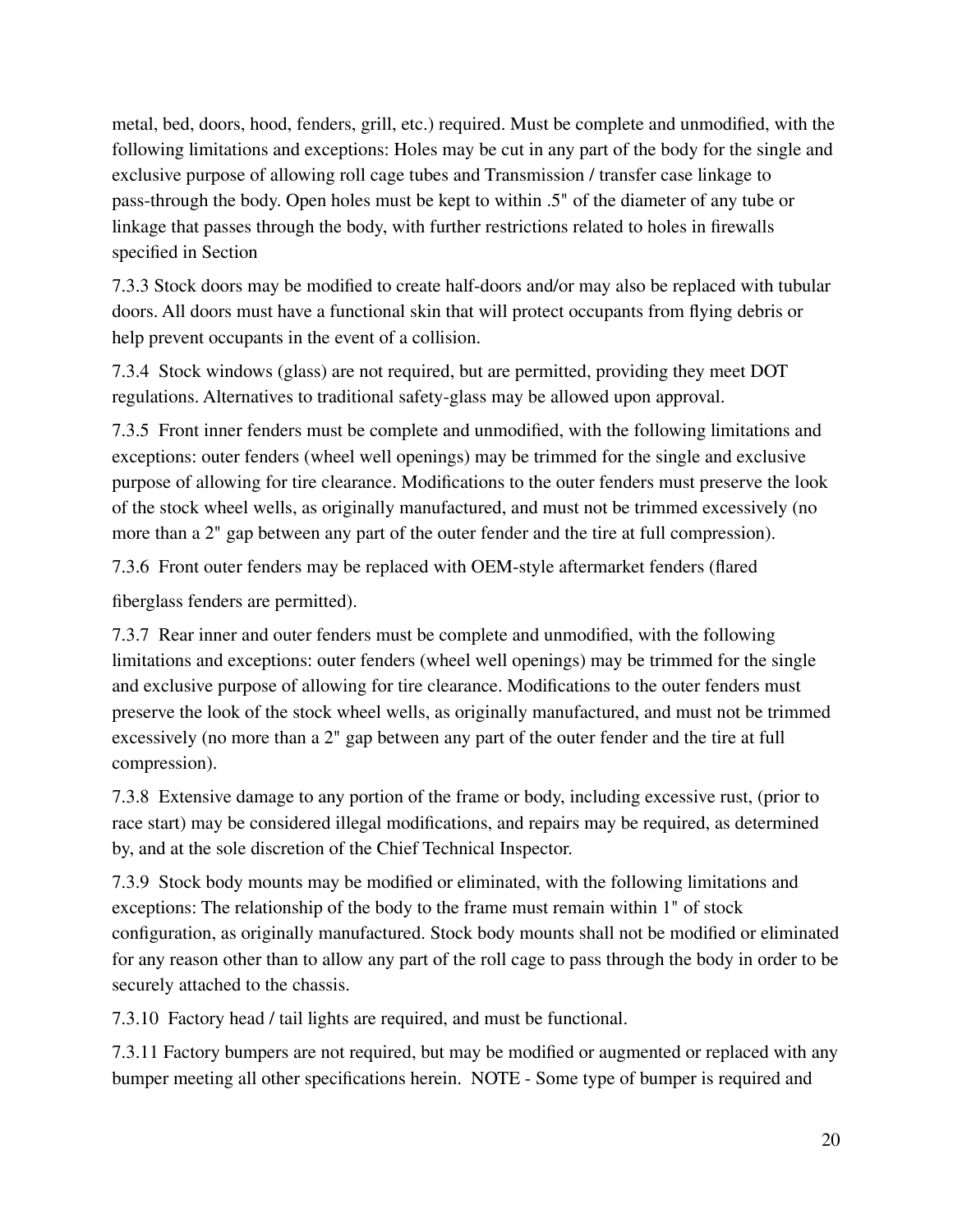must meet specifications otherwise stated herein.

7.4 ENGINE. Stock engine must be retained, but may be replaced with any available in make/model/year. Any and all modifications are permitted, with the following limitations and exceptions: Stock engine-block must be retained, as originally Manufactured, boring, stroking and other internal engine modifications are not permitted. Forced-induction of all types is not permitted, unless factory-equipped.

7.4.1 If equipped with a water-cooled engine, the radiator must remain in the original location, as originally manufactured.

7.5 TRANSMISSION. Stock transmission must be retained, but may be replaced with any available in make/model/year. Auxiliary transmissions (e. g. secondary transmissions, under / over-drives, etc.) are not permitted.

7.6 TRANSFER-CASE. Stock transfer-cases must be retained, but may be replaced with any available in make/model/year.

7.7 DRIVESHAFTS. Any and all drive shafts are permitted, providing they meet all the additional rules and regulations specified herein.

7.8 AXLES. Stock axle assemblies must be retained but may be replaced with any available in make/model/year. All internal modifications are open including, but not limited to axles shafts, lockers, gears, etc.

7.9 STEERING. Steering components may be modified and steering components/linkage may be replaced with aftermarket components providing they are of the same design as manufactured, with the following limitations and exceptions: All vehicles must retain some type of mechanical steering linkage. full-hydro steering is not permitted, unless factory-equipped. Said linkage must be capable of controlling the direction of the steering wheels/tires without the benefit of any additional power-steering aids. The steering box or rack, if so-equipped, must remain in the stock location. Rear-steer is not permitted.

# 7.10 SUSPENSION

7.10.1 Wheelbase must remain stock, as originally manufactured.

7.10.2 Suspension configuration must remain stock, as originally manufactured (meaning that leaf springs must remain leaf springs, coil springs must remain as coil springs, torsion-bars must remain as torsion-bars, etc.).

7.10.3 Leaf springs may be replaced with any aftermarket leaf springs available to the general public and must be installed in the original location and orientation, with the following limitations and exceptions: Leaf springs must be connected directly to the axle assembly, unless otherwise factory-equipped. Links/linkage may be installed, but the leaf springs must be capable of locating the axle assembly relative to the chassis in any direction without the use of any such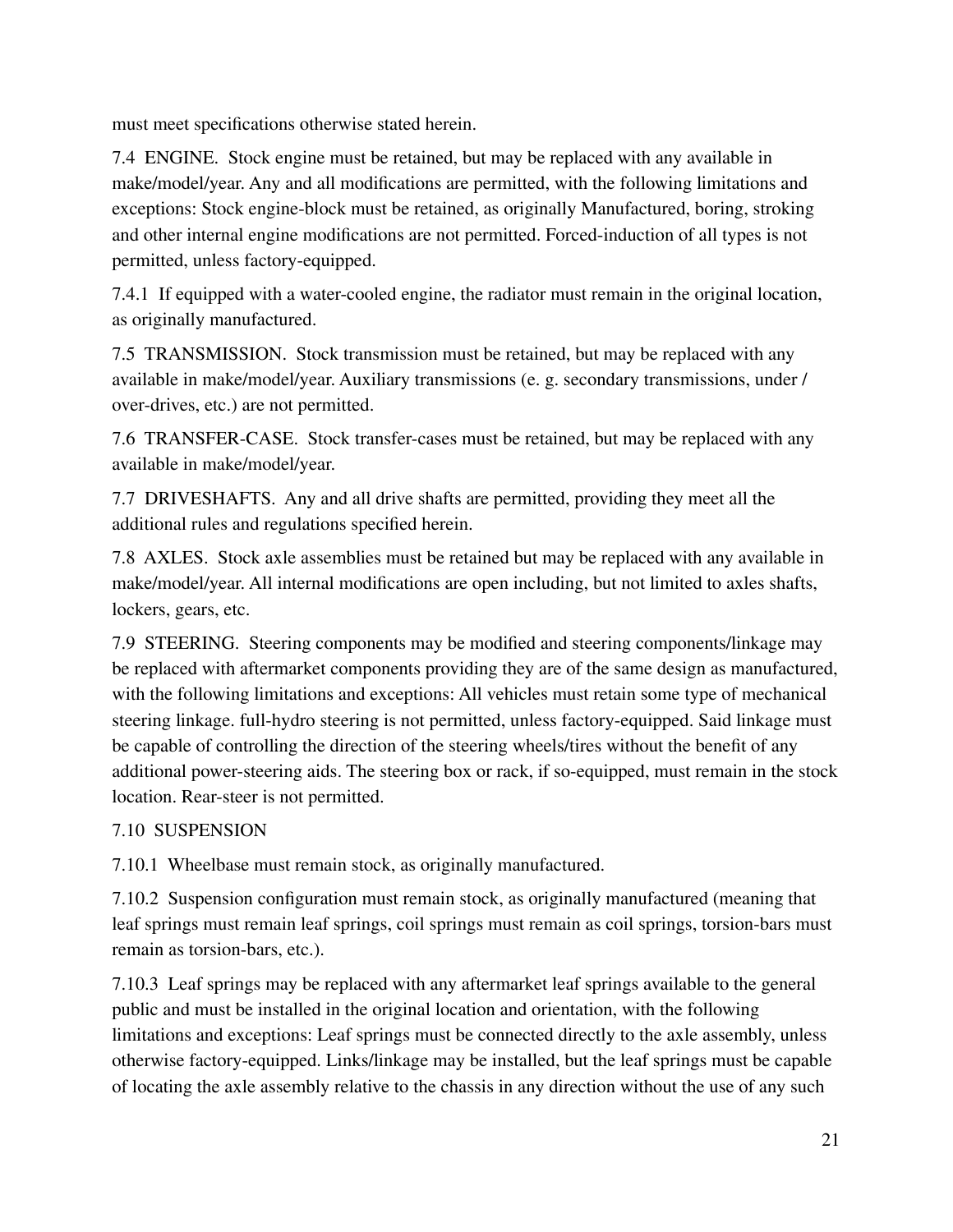links/linkage. As such, quarter-elliptical springs, transverse leaf springs, and the use of double-shackles (at the forward and rear leaf spring mounting points at the chassis) are not permitted, unless factory-equipped.

7.10.4 Coil-springs and related suspension linkage must remain stock and in the stock location. Coil-springs must be connected directly to the axle assembly and chassis and shall not be mounted in any way so as to yield any type of mechanical advantage, unless factory- equipped. Coil-springs shall not be replaced with any type of coil-over shocks, unless factory- equipped (if so-equipped, factory coil-over shocks may be replaced with aftermarket coil-over

shocks).

7.10.5 Secondary suspension is not permitted, unless factory-equipped (secondary suspension is considered to be any means or method of supporting any portion of a vehicle's weight and/or affecting the primary spring-rate at any time). As such, springs of all types, airbags, air-shocks and air/nitrogen-charged hydraulic bump stops are not permitted. Compressible bump stops made of rubber, foam, or other similar materials are permitted, with the following limitations and exceptions: Bump stops shall not have any effect whatsoever on any aspect of a vehicle's performance outside of the last 2" of vertical wheel-travel (on compression).

7.10.6 Shock absorbers of any make/model/type are permitted and may be installed in the factory location and orientation and retain the factory mounting points. The following limitations and exceptions apply:

7.10.7 Shock absorber limitations include: Only one shock absorber is permitted per wheel/tire (not including spare tires). Shock absorbers shall not be larger than 2.5" in diameter (outer diameter of shock-body) and shall not be capable of any more than 14" stroke. Position-sensitive shocks (including bypass shock of all types) are not permitted. Shock absorbers must be connected directly to the axle assembly and chassis and shall not be mounted in any way so as to yield any type of mechanical advantage, unless factory-equipped (mounting shock absorbers off-vertical is permitted and shall not be considered a mechanical advantage). 6.3.9.4 Manual suspension controls (e.g. forced hydraulics) are not permitted.

7.11 WHEELS & TIRES. Tires must be DOT-approved, with a maximum outside diameter of 33" (or equivalent), as specified on the tire's sidewall by the original manufacturer.

# 7.12 FUEL STORAGE

7.12.1 OEM fuel tanks are permitted provided they remain in the stock location and are mounted via OEM mounting methods that are in good condition.

7.12.2 Fuel cells are permitted providing they meet requirements governing fuel storage cited elsewhere in these rules.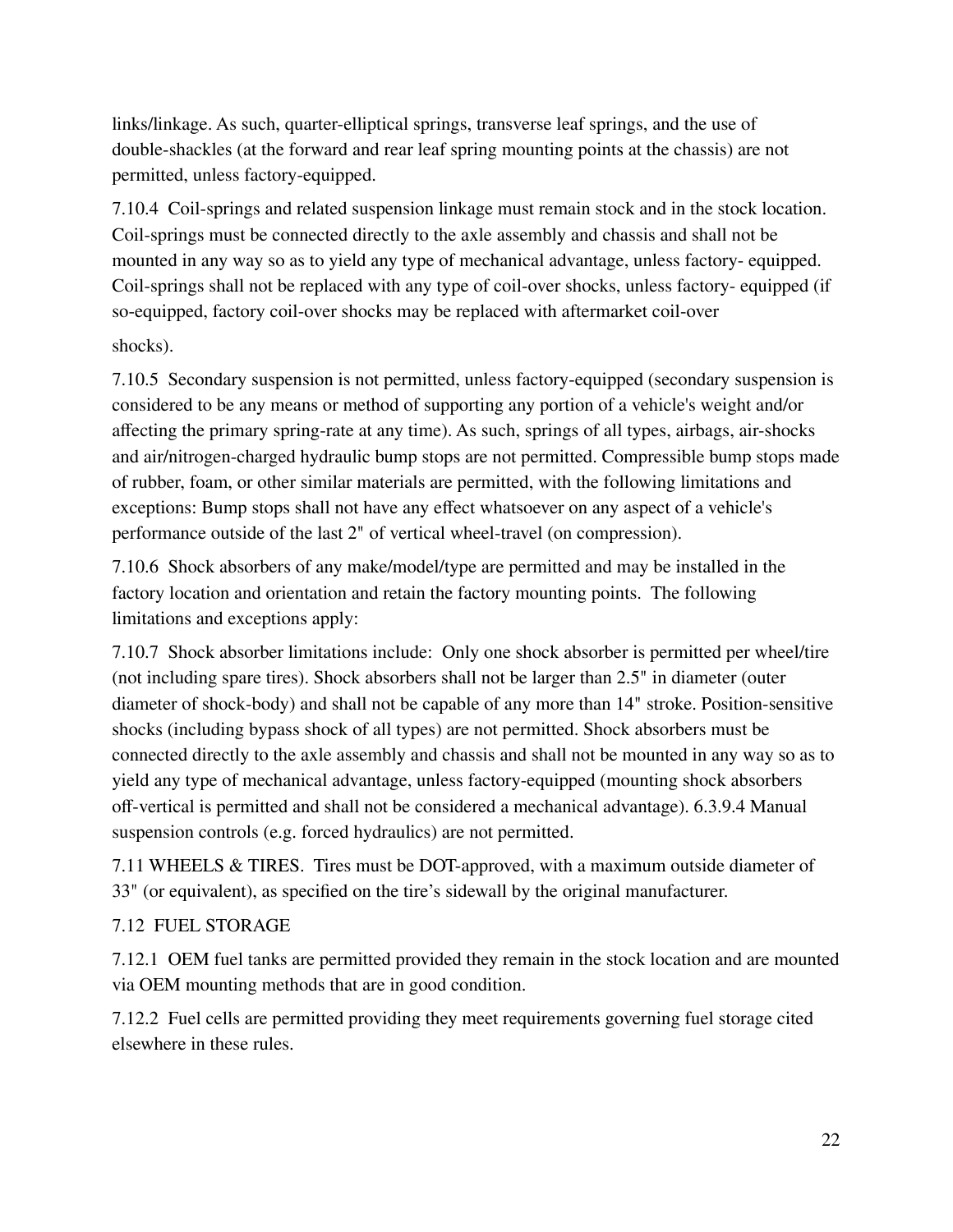# **8.0 B CLASS SPECIFIC REQUIREMENTS**

# 8.1 FRAME & BODY

8.1.1 Stock frame must be retained (frame is considered to be the primary frame rails), from the engine-mounts to behind the occupants' seats. The balance of the frame should remain whole. Allowances will be made for suspension mounts.

8.1.2 Stock body (body is considered to be the exterior of the cab, bed, doors, hood, fenders, grill, etc.) must be complete, with the following limitations and exceptions: Modifications to the body for performance and/or clearance are permitted, but must preserve the look of the stock body, as originally manufactured.

# 8.2 ENGINE

8.2.1 Any and all engines are permitted, providing they meet all the additional rules and

regulations specified herein, and with the following limitations and exceptions: The back of the engine-block must be located in front of the furthest-forward portion of the driver's seat, unless otherwise-equipped, as originally manufactured.

8.2.2 Radiator mounting open

8.3 TRANSMISSION. Any and all transmissions are permitted, providing they meet all the additional rules and regulations specified herein.

8.4 TRANSFER-CASE. Any and all transfer-cases are permitted, providing they meet all the additional rules and regulations specified herein.

8.5 DRIVESHAFTS. Any and all drive shafts are permitted, providing they meet all the additional rules and regulations specified herein.

8.6 AXLES. Any and all axle assemblies are permitted, providing they meet all the additional rules and regulations specified herein.

8.7 STEERING. All vehicles must retain some type of mechanical steering linkage (e. g. 'full-hydro' steering is not permitted, unless factory-equipped matching frame), and said linkage must be capable of controlling the direction of the steering wheels/tires without the benefit of any additional power-steering aids. Rear-steer is not permitted.

# 8.8 SUSPENSION

8.8.1 Any and all suspension components and configurations are permitted, providing they meet all the additional rules and regulations specified herein.

8.8.2 Shock absorbers of any make/model/type are permitted and may be installed in any location and orientation, with the following limitations and exceptions: Only two shock absorbers are permitted per wheel/tire (not including spare tires). Shock absorbers shall not be larger than 2.5" in diameter (outer diameter of shock-body) and shall not be capable of any more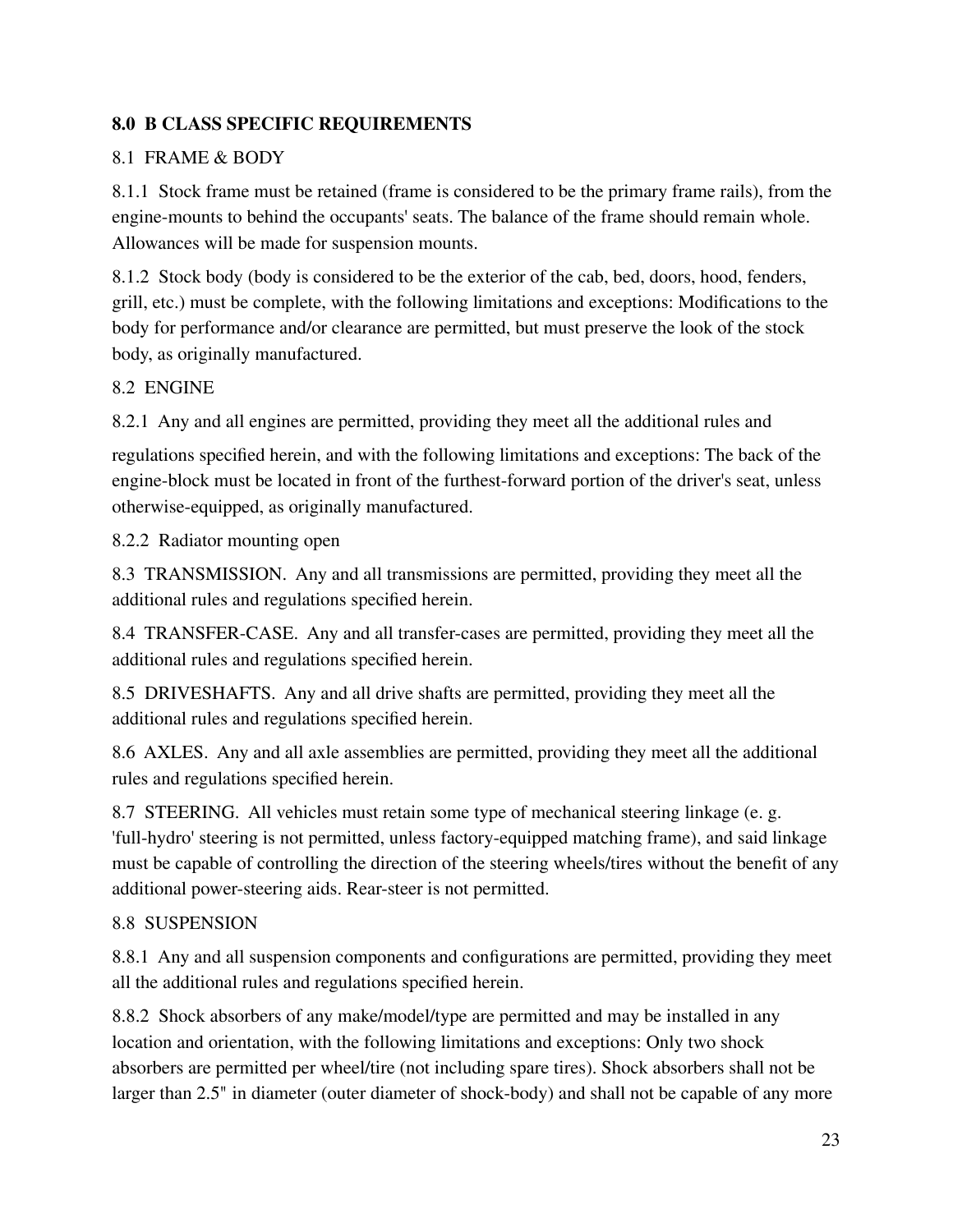than 14" stroke. Shock absorbers must be connected directly to the axle assembly and chassis and shall not be mounted in any way so as to yield any type of mechanical advantage, unless factory-equipped (mounting shock absorbers off-vertical is permitted and shall not be considered a mechanical advantage), or equipped with any type of independent suspension (and then shock absorbers may only be mounted to as to yield a mechanical advantage at the wheels/tires that are independently suspended).

8.8.3 Manual suspension controls (e.g. forced hydraulics) are not permitted.

# 8.9 WHEELS & TIRES

8.10 Tires must be DOT-approved, with a maximum outside diameter of 37" (or equivalent), as specified on the tire's sidewall by the original manufacturer, unless otherwise stated.

# **9.0 A CLASS**

9.1 ENGINE. Any and all engines are permitted, providing they meet all the additional rules and regulations specified herein.

9.2 TRANSFER-CASE. Any and all transfer-cases are permitted, providing they meet all the additional rules and regulations specified herein.

9.3 DRIVESHAFTS. Any and all drive shafts are permitted, providing they meet all the additional rules and regulations specified herein.

9.4 AXLES. Any and all axle assemblies are permitted, providing they meet all the additional rules and regulations specified herein.

9.5 STEERING. Any and all steering components and configurations are permitted, providing they meet all the additional rules and regulations specified herein. Rear steering is permitted.

9.6 SUSPENSION. Any and all suspension components and configurations are permitted, providing they meet all the additional rules and regulations specified herein.

9.6.1 Shock absorbers of any make/model/type are permitted and may be installed in any

location and orientation, providing they meet all the additional rules and regulations specified herein.

9.6.2 Manual suspension controls (e.g. forced hydraulics) are permitted.

9.7 WHEELS & TIRES. Any and all tires are permitted, providing they meet all the additional rules and regulations specified herein.

# **10 VEHICLE REJECTION**

10.1 TREC reserves the right to reject any vehicle for any reason.